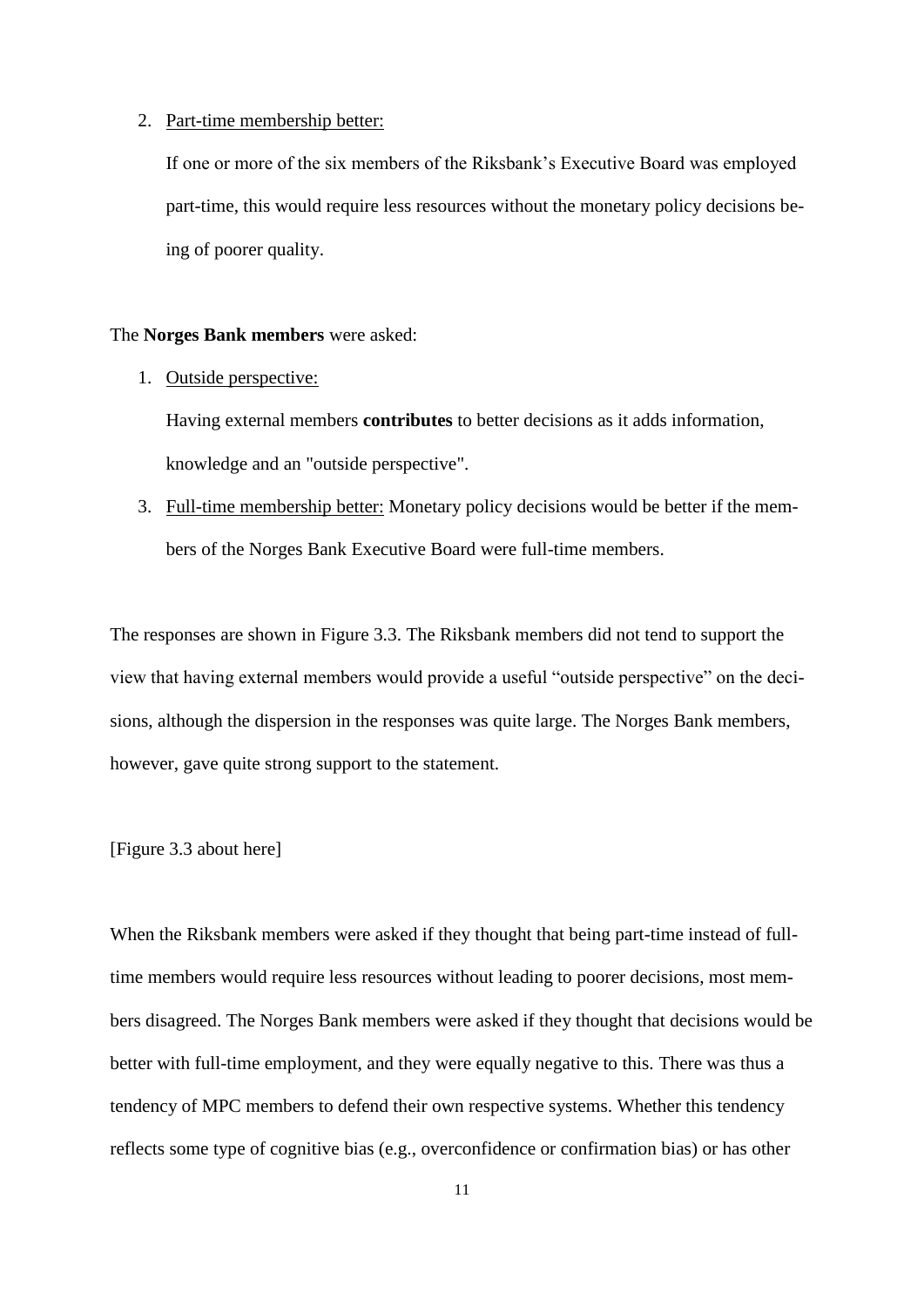in maximizing their influence on the decisions. The larger the committee, the less likely it is that a particular member will be the median voter.

# **3.3 The value of outsiders**

One aspect of the composition of an MPC that has received much attention in the literature is the inclusion of external members. One could argue that MPC members should be heterogeneous in order to prevent a high positive correlation in individual judgment errors. Related to this, Sibert (2006) argues that external members help avoid "group-think", which occurs when the committee members' striving for consensus makes them stop paying sufficient attention to alternative courses of action. The committee may then make worse decisions than any of its members would have made on his own.

In the Riksbank's MPC all members are internal; they are employed full time by the Riksbank and have their offices there. With few exceptions, however, members have been recruited from outside the bank, for example from the financial sector or academia. The Executive Board of Norges Bank consists of five external members working part-time, in addition to the two internal full-time members (the Governor and the Deputy Governor). The external members have various backgrounds, including the business sector, academia and politics. To investigate the views of two groups' of policymakers on the issue of internal versus external members, we first asked the **Riksbank members** to what extent they thought the following statements on the composition of MPCs applied:

## 1. Outside perspective:

Having external members **would contribute** to better decisions as it adds information, knowledge and an "outside perspective".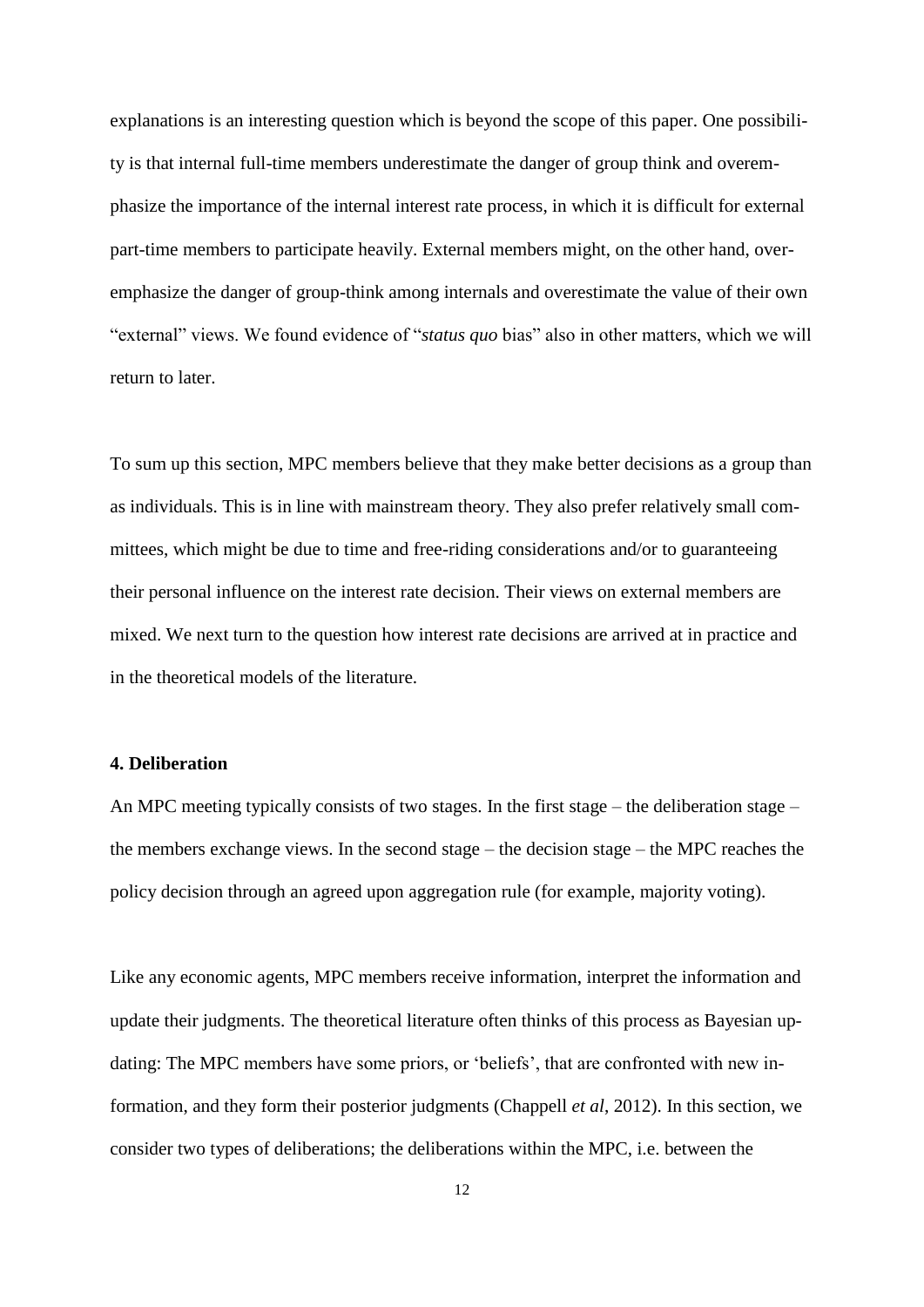### 2. Part-time membership better:

If one or more of the six members of the Riksbank's Executive Board was employed part-time, this would require less resources without the monetary policy decisions being of poorer quality.

#### The **Norges Bank members** were asked:

1. Outside perspective:

Having external members **contributes** to better decisions as it adds information, knowledge and an "outside perspective".

3. Full-time membership better: Monetary policy decisions would be better if the members of the Norges Bank Executive Board were full-time members.

The responses are shown in Figure 3.3. The Riksbank members did not tend to support the view that having external members would provide a useful "outside perspective" on the decisions, although the dispersion in the responses was quite large. The Norges Bank members, however, gave quite strong support to the statement.

[Figure 3.3 about here]

When the Riksbank members were asked if they thought that being part-time instead of fulltime members would require less resources without leading to poorer decisions, most members disagreed. The Norges Bank members were asked if they thought that decisions would be better with full-time employment, and they were equally negative to this. There was thus a tendency of MPC members to defend their own respective systems. Whether this tendency reflects some type of cognitive bias (e.g., overconfidence or confirmation bias) or has other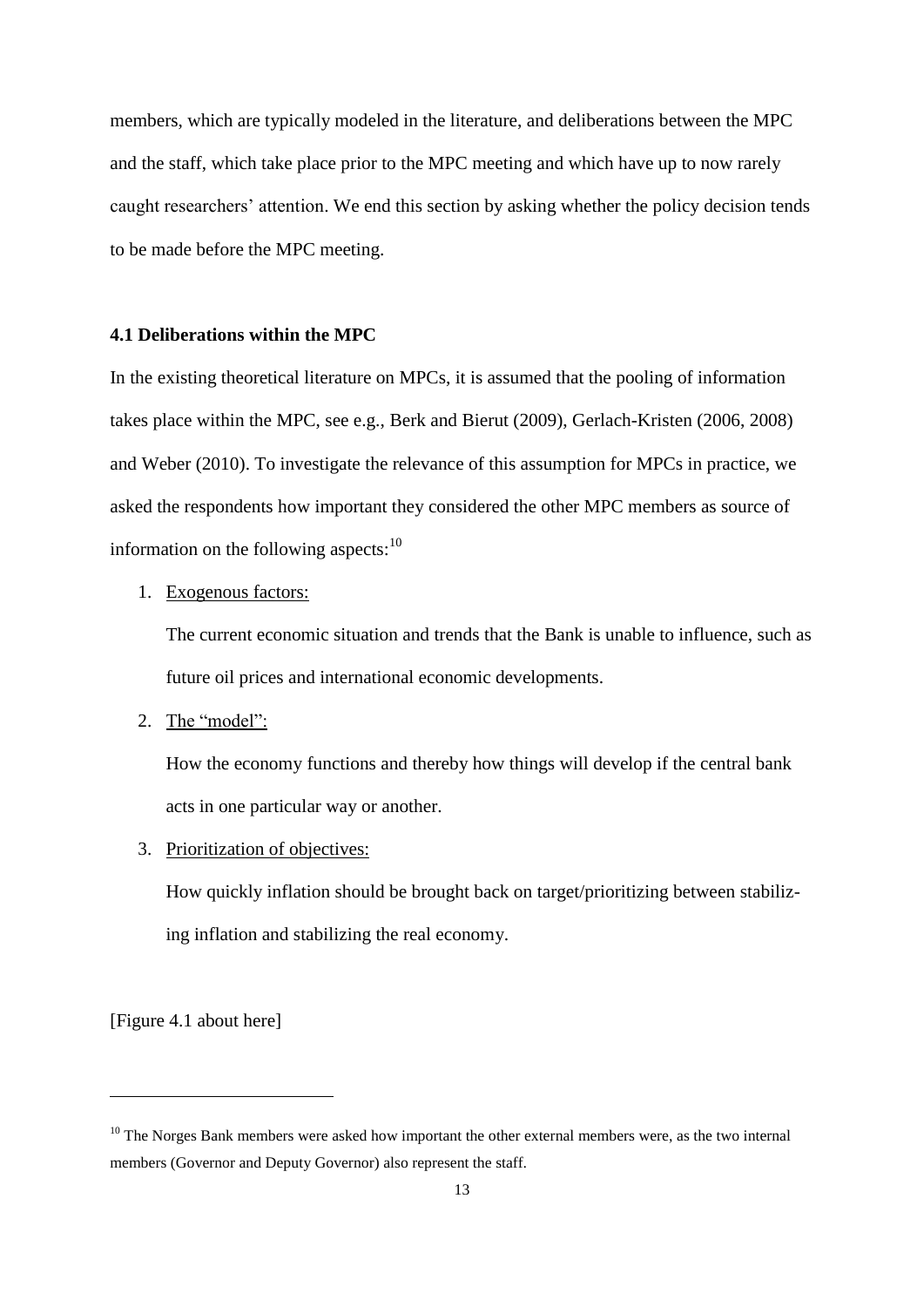explanations is an interesting question which is beyond the scope of this paper. One possibility is that internal full-time members underestimate the danger of group think and overemphasize the importance of the internal interest rate process, in which it is difficult for external part-time members to participate heavily. External members might, on the other hand, overemphasize the danger of group-think among internals and overestimate the value of their own "external" views. We found evidence of "*status quo* bias" also in other matters, which we will return to later.

To sum up this section, MPC members believe that they make better decisions as a group than as individuals. This is in line with mainstream theory. They also prefer relatively small committees, which might be due to time and free-riding considerations and/or to guaranteeing their personal influence on the interest rate decision. Their views on external members are mixed. We next turn to the question how interest rate decisions are arrived at in practice and in the theoretical models of the literature.

### **4. Deliberation**

An MPC meeting typically consists of two stages. In the first stage – the deliberation stage – the members exchange views. In the second stage – the decision stage – the MPC reaches the policy decision through an agreed upon aggregation rule (for example, majority voting).

Like any economic agents, MPC members receive information, interpret the information and update their judgments. The theoretical literature often thinks of this process as Bayesian updating: The MPC members have some priors, or 'beliefs', that are confronted with new information, and they form their posterior judgments (Chappell *et al*, 2012). In this section, we consider two types of deliberations; the deliberations within the MPC, i.e. between the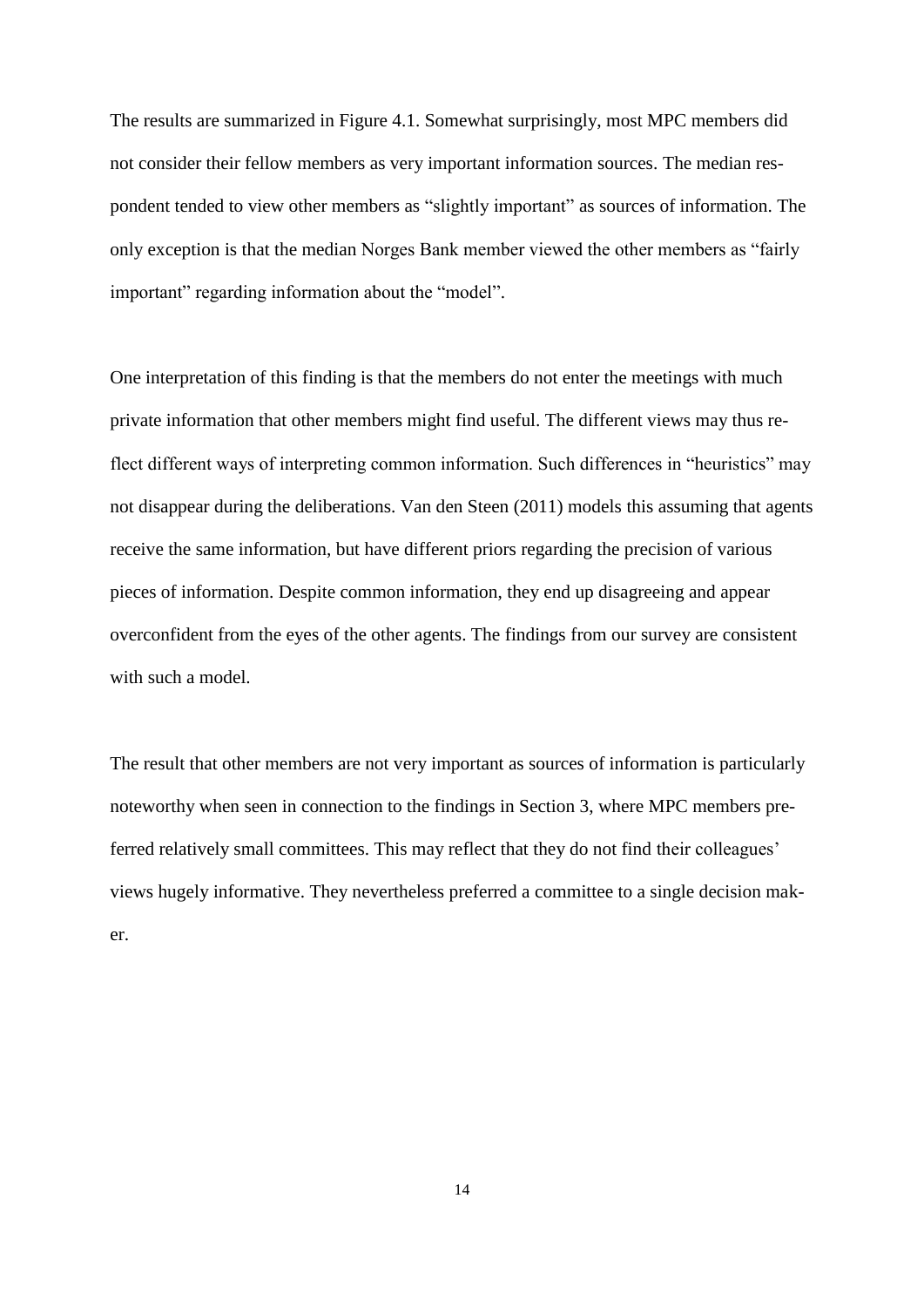members, which are typically modeled in the literature, and deliberations between the MPC and the staff, which take place prior to the MPC meeting and which have up to now rarely caught researchers' attention. We end this section by asking whether the policy decision tends to be made before the MPC meeting.

## **4.1 Deliberations within the MPC**

In the existing theoretical literature on MPCs, it is assumed that the pooling of information takes place within the MPC, see e.g., Berk and Bierut (2009), Gerlach-Kristen (2006, 2008) and Weber (2010). To investigate the relevance of this assumption for MPCs in practice, we asked the respondents how important they considered the other MPC members as source of information on the following aspects: $10$ 

### 1. Exogenous factors:

The current economic situation and trends that the Bank is unable to influence, such as future oil prices and international economic developments.

2. The "model":

How the economy functions and thereby how things will develop if the central bank acts in one particular way or another.

3. Prioritization of objectives:

How quickly inflation should be brought back on target/prioritizing between stabilizing inflation and stabilizing the real economy.

[Figure 4.1 about here]

 $\overline{a}$ 

 $10$  The Norges Bank members were asked how important the other external members were, as the two internal members (Governor and Deputy Governor) also represent the staff.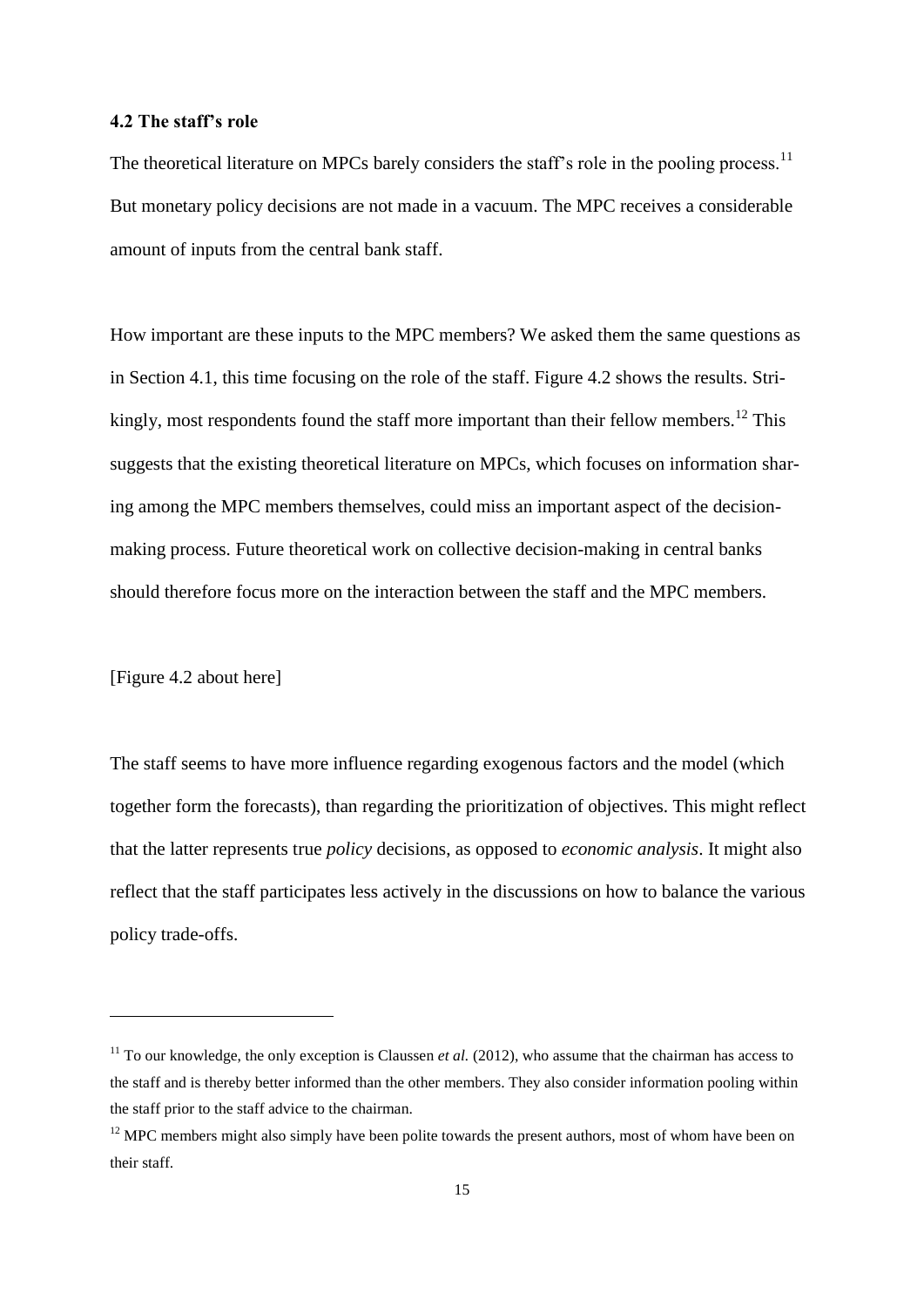The results are summarized in Figure 4.1. Somewhat surprisingly, most MPC members did not consider their fellow members as very important information sources. The median respondent tended to view other members as "slightly important" as sources of information. The only exception is that the median Norges Bank member viewed the other members as "fairly important" regarding information about the "model".

One interpretation of this finding is that the members do not enter the meetings with much private information that other members might find useful. The different views may thus reflect different ways of interpreting common information. Such differences in "heuristics" may not disappear during the deliberations. Van den Steen (2011) models this assuming that agents receive the same information, but have different priors regarding the precision of various pieces of information. Despite common information, they end up disagreeing and appear overconfident from the eyes of the other agents. The findings from our survey are consistent with such a model.

The result that other members are not very important as sources of information is particularly noteworthy when seen in connection to the findings in Section 3, where MPC members preferred relatively small committees. This may reflect that they do not find their colleagues' views hugely informative. They nevertheless preferred a committee to a single decision maker.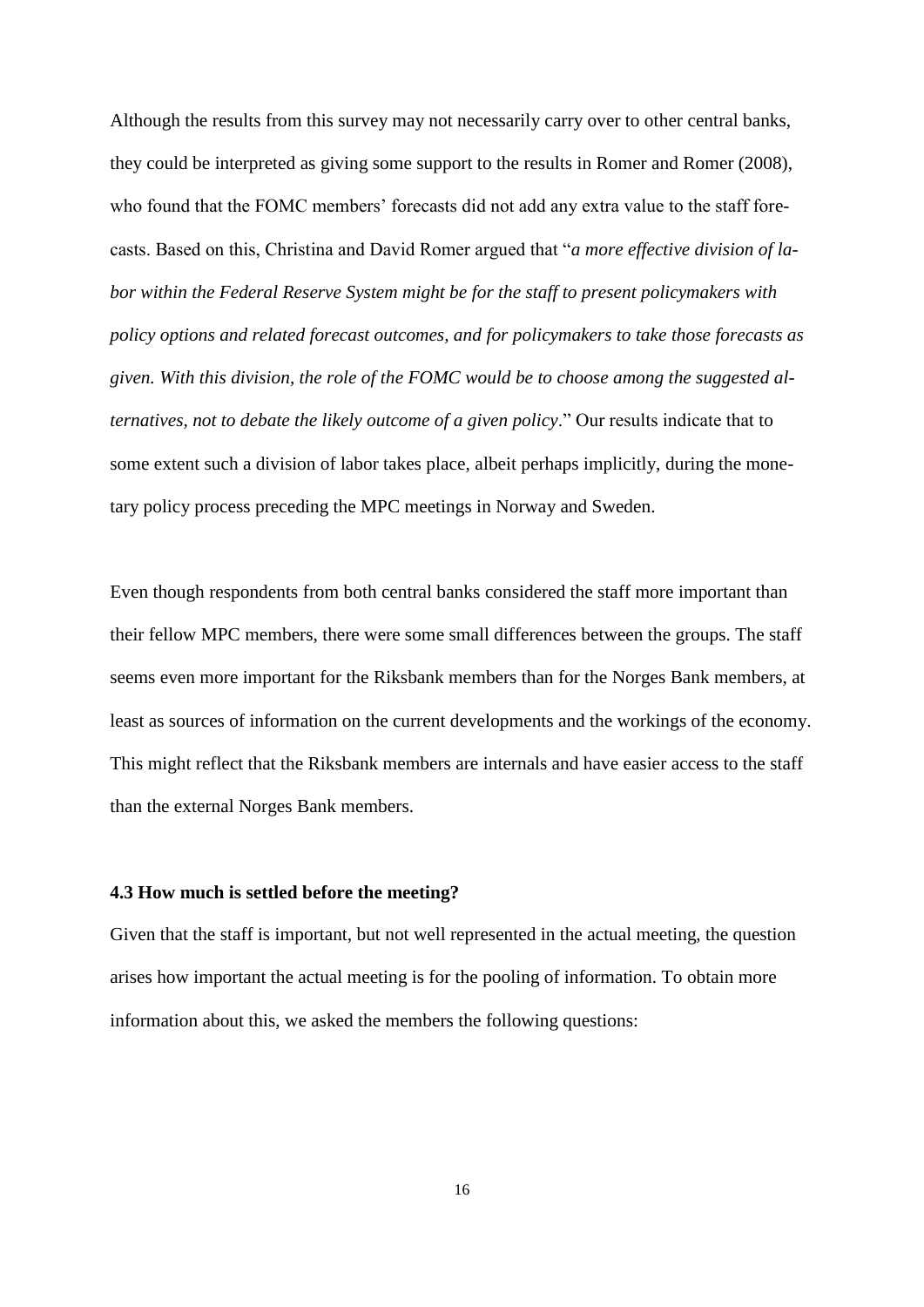# **4.2 The staff's role**

The theoretical literature on MPCs barely considers the staff's role in the pooling process.<sup>11</sup> But monetary policy decisions are not made in a vacuum. The MPC receives a considerable amount of inputs from the central bank staff.

How important are these inputs to the MPC members? We asked them the same questions as in Section 4.1, this time focusing on the role of the staff. Figure 4.2 shows the results. Strikingly, most respondents found the staff more important than their fellow members.<sup>12</sup> This suggests that the existing theoretical literature on MPCs, which focuses on information sharing among the MPC members themselves, could miss an important aspect of the decisionmaking process. Future theoretical work on collective decision-making in central banks should therefore focus more on the interaction between the staff and the MPC members.

[Figure 4.2 about here]

 $\overline{a}$ 

The staff seems to have more influence regarding exogenous factors and the model (which together form the forecasts), than regarding the prioritization of objectives. This might reflect that the latter represents true *policy* decisions, as opposed to *economic analysis*. It might also reflect that the staff participates less actively in the discussions on how to balance the various policy trade-offs.

<sup>&</sup>lt;sup>11</sup> To our knowledge, the only exception is Claussen *et al.* (2012), who assume that the chairman has access to the staff and is thereby better informed than the other members. They also consider information pooling within the staff prior to the staff advice to the chairman.

<sup>&</sup>lt;sup>12</sup> MPC members might also simply have been polite towards the present authors, most of whom have been on their staff.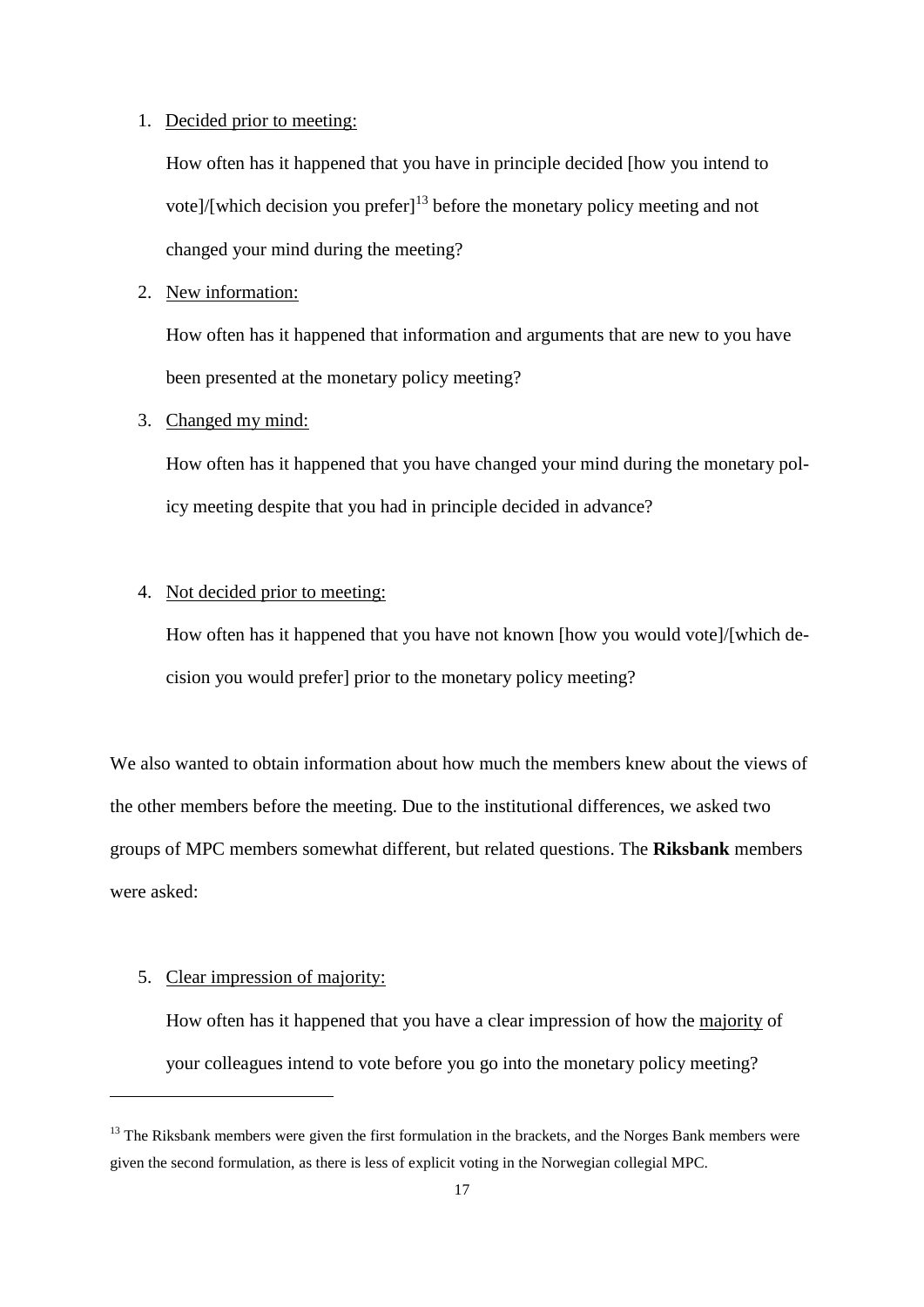Although the results from this survey may not necessarily carry over to other central banks, they could be interpreted as giving some support to the results in Romer and Romer (2008), who found that the FOMC members' forecasts did not add any extra value to the staff forecasts. Based on this, Christina and David Romer argued that "*a more effective division of labor within the Federal Reserve System might be for the staff to present policymakers with policy options and related forecast outcomes, and for policymakers to take those forecasts as given. With this division, the role of the FOMC would be to choose among the suggested alternatives, not to debate the likely outcome of a given policy*." Our results indicate that to some extent such a division of labor takes place, albeit perhaps implicitly, during the monetary policy process preceding the MPC meetings in Norway and Sweden.

Even though respondents from both central banks considered the staff more important than their fellow MPC members, there were some small differences between the groups. The staff seems even more important for the Riksbank members than for the Norges Bank members, at least as sources of information on the current developments and the workings of the economy. This might reflect that the Riksbank members are internals and have easier access to the staff than the external Norges Bank members.

# **4.3 How much is settled before the meeting?**

Given that the staff is important, but not well represented in the actual meeting, the question arises how important the actual meeting is for the pooling of information. To obtain more information about this, we asked the members the following questions:

16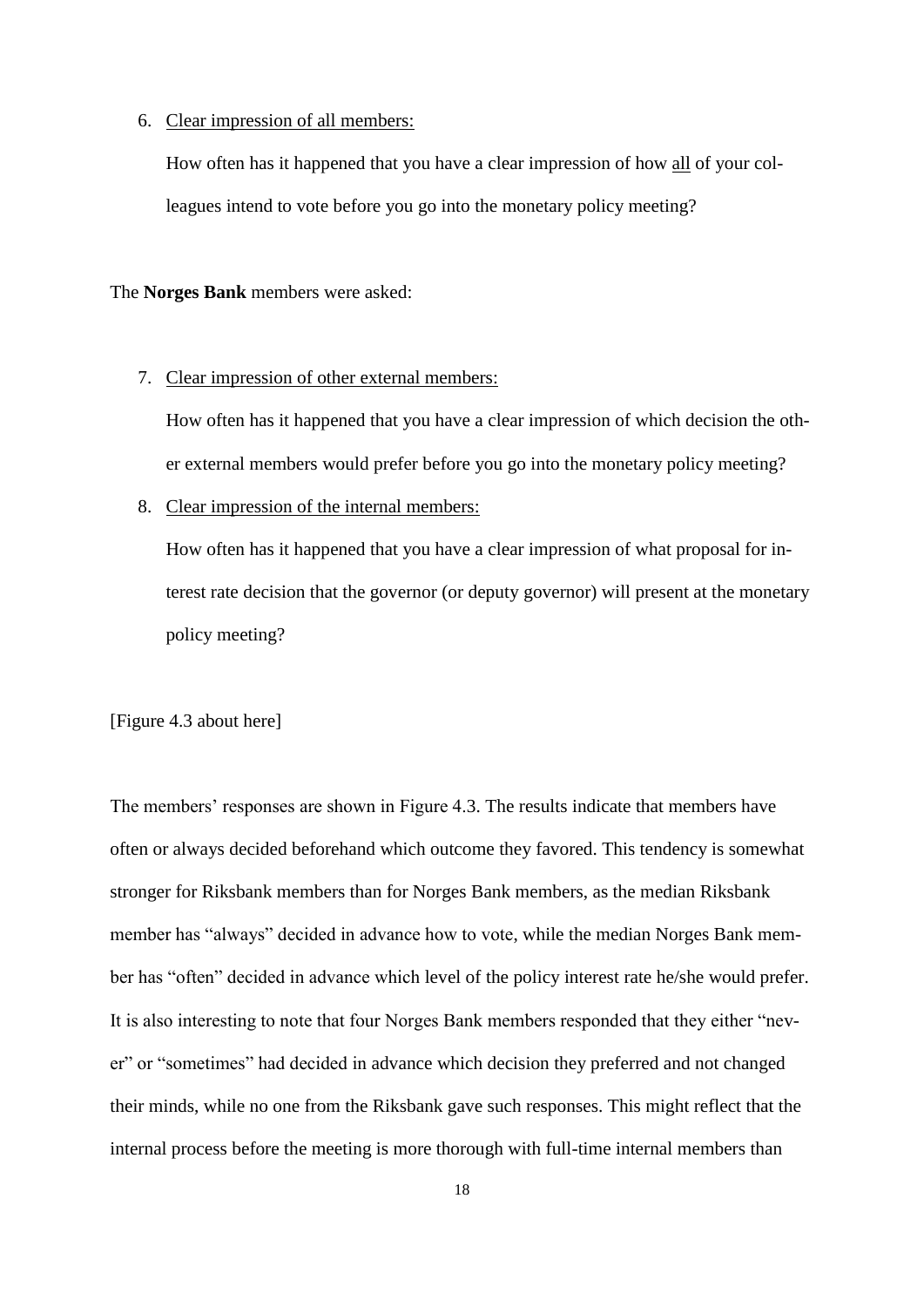### 1. Decided prior to meeting:

How often has it happened that you have in principle decided [how you intend to vote]/[which decision you prefer]<sup>13</sup> before the monetary policy meeting and not changed your mind during the meeting?

### 2. New information:

How often has it happened that information and arguments that are new to you have been presented at the monetary policy meeting?

# 3. Changed my mind:

How often has it happened that you have changed your mind during the monetary policy meeting despite that you had in principle decided in advance?

# 4. Not decided prior to meeting:

How often has it happened that you have not known [how you would vote]/[which decision you would prefer] prior to the monetary policy meeting?

We also wanted to obtain information about how much the members knew about the views of the other members before the meeting. Due to the institutional differences, we asked two groups of MPC members somewhat different, but related questions. The **Riksbank** members were asked:

# 5. Clear impression of majority:

 $\overline{a}$ 

How often has it happened that you have a clear impression of how the majority of your colleagues intend to vote before you go into the monetary policy meeting?

 $13$  The Riksbank members were given the first formulation in the brackets, and the Norges Bank members were given the second formulation, as there is less of explicit voting in the Norwegian collegial MPC.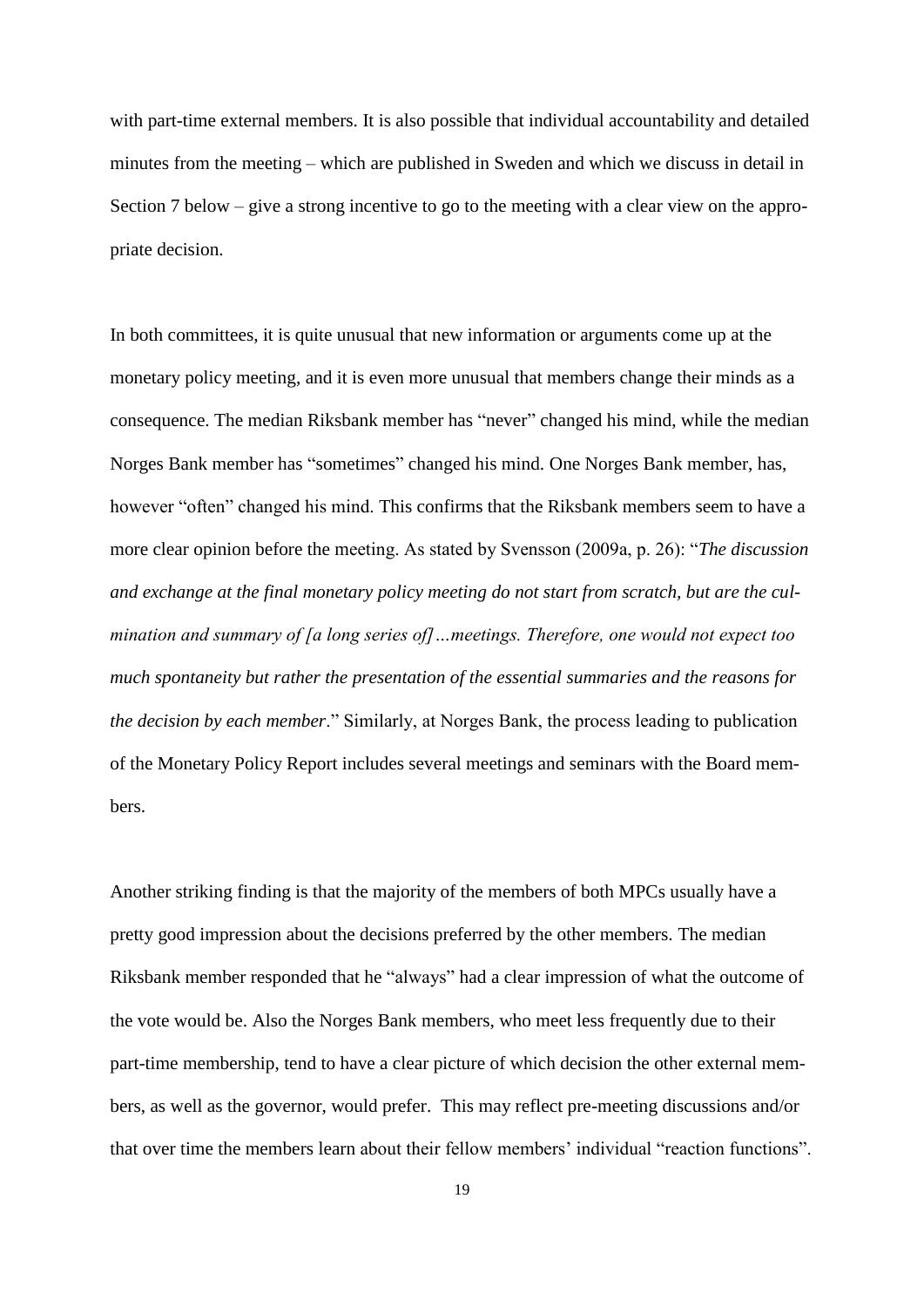### 6. Clear impression of all members:

How often has it happened that you have a clear impression of how all of your colleagues intend to vote before you go into the monetary policy meeting?

The **Norges Bank** members were asked:

#### 7. Clear impression of other external members:

How often has it happened that you have a clear impression of which decision the other external members would prefer before you go into the monetary policy meeting?

### 8. Clear impression of the internal members:

How often has it happened that you have a clear impression of what proposal for interest rate decision that the governor (or deputy governor) will present at the monetary policy meeting?

[Figure 4.3 about here]

The members' responses are shown in Figure 4.3. The results indicate that members have often or always decided beforehand which outcome they favored. This tendency is somewhat stronger for Riksbank members than for Norges Bank members, as the median Riksbank member has "always" decided in advance how to vote, while the median Norges Bank member has "often" decided in advance which level of the policy interest rate he/she would prefer. It is also interesting to note that four Norges Bank members responded that they either "never" or "sometimes" had decided in advance which decision they preferred and not changed their minds, while no one from the Riksbank gave such responses. This might reflect that the internal process before the meeting is more thorough with full-time internal members than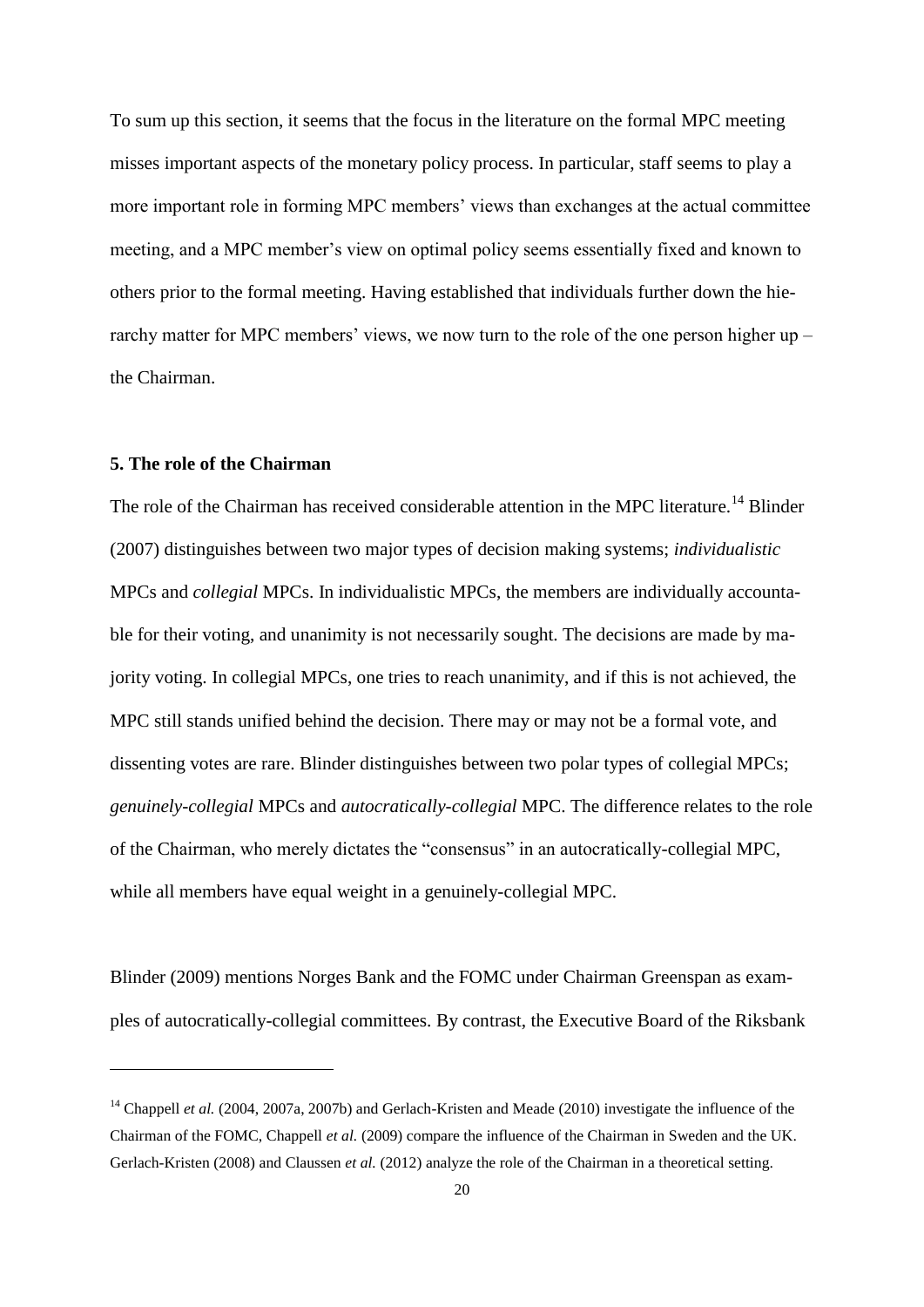with part-time external members. It is also possible that individual accountability and detailed minutes from the meeting – which are published in Sweden and which we discuss in detail in Section 7 below – give a strong incentive to go to the meeting with a clear view on the appropriate decision.

In both committees, it is quite unusual that new information or arguments come up at the monetary policy meeting, and it is even more unusual that members change their minds as a consequence. The median Riksbank member has "never" changed his mind, while the median Norges Bank member has "sometimes" changed his mind. One Norges Bank member, has, however "often" changed his mind. This confirms that the Riksbank members seem to have a more clear opinion before the meeting. As stated by Svensson (2009a, p. 26): "*The discussion and exchange at the final monetary policy meeting do not start from scratch, but are the culmination and summary of [a long series of]…meetings. Therefore, one would not expect too much spontaneity but rather the presentation of the essential summaries and the reasons for the decision by each member*." Similarly, at Norges Bank, the process leading to publication of the Monetary Policy Report includes several meetings and seminars with the Board members.

Another striking finding is that the majority of the members of both MPCs usually have a pretty good impression about the decisions preferred by the other members. The median Riksbank member responded that he "always" had a clear impression of what the outcome of the vote would be. Also the Norges Bank members, who meet less frequently due to their part-time membership, tend to have a clear picture of which decision the other external members, as well as the governor, would prefer. This may reflect pre-meeting discussions and/or that over time the members learn about their fellow members' individual "reaction functions".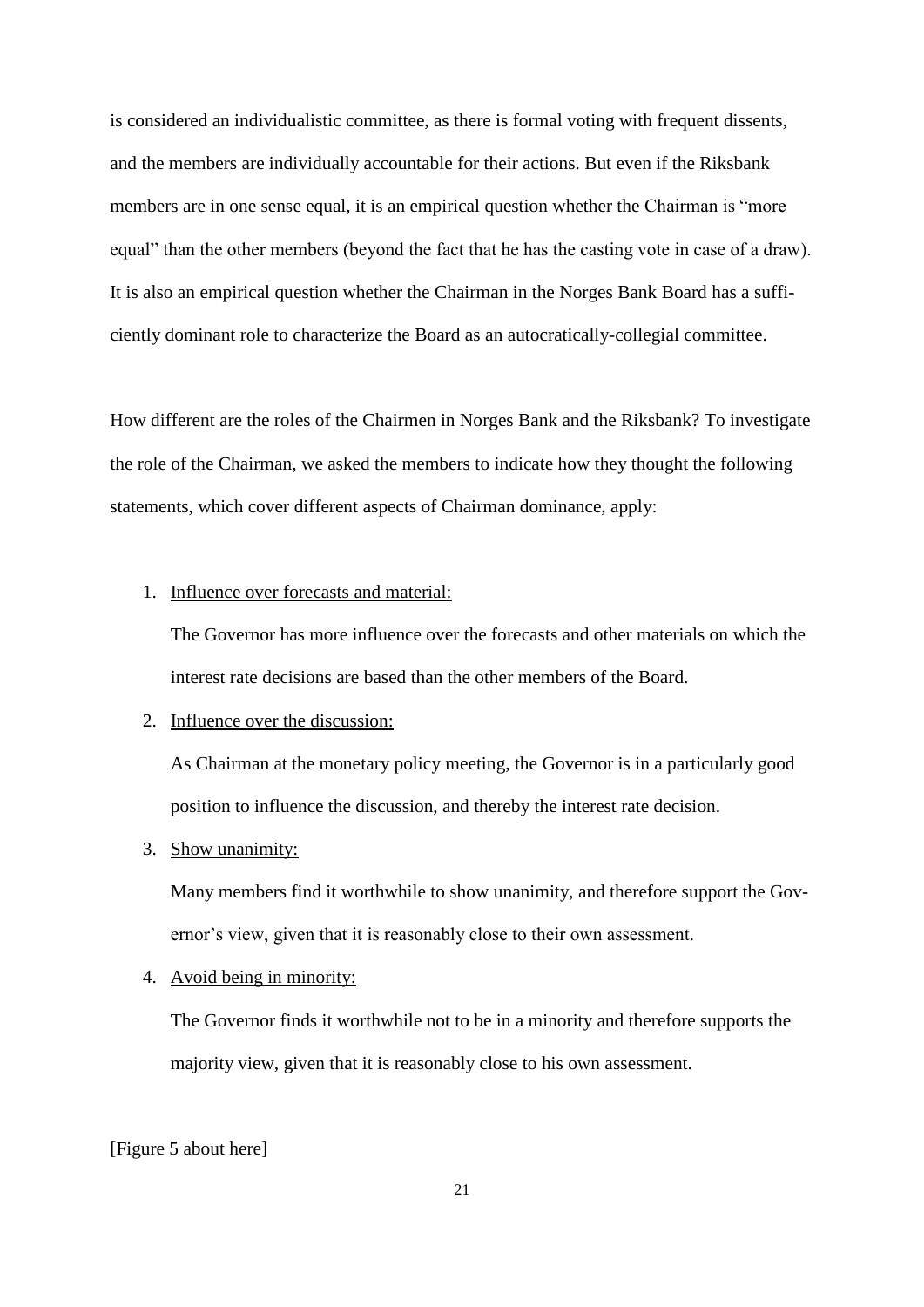To sum up this section, it seems that the focus in the literature on the formal MPC meeting misses important aspects of the monetary policy process. In particular, staff seems to play a more important role in forming MPC members' views than exchanges at the actual committee meeting, and a MPC member's view on optimal policy seems essentially fixed and known to others prior to the formal meeting. Having established that individuals further down the hierarchy matter for MPC members' views, we now turn to the role of the one person higher up – the Chairman.

# **5. The role of the Chairman**

 $\overline{a}$ 

The role of the Chairman has received considerable attention in the MPC literature.<sup>14</sup> Blinder (2007) distinguishes between two major types of decision making systems; *individualistic*  MPCs and *collegial* MPCs. In individualistic MPCs, the members are individually accountable for their voting, and unanimity is not necessarily sought. The decisions are made by majority voting. In collegial MPCs, one tries to reach unanimity, and if this is not achieved, the MPC still stands unified behind the decision. There may or may not be a formal vote, and dissenting votes are rare. Blinder distinguishes between two polar types of collegial MPCs; *genuinely-collegial* MPCs and *autocratically-collegial* MPC. The difference relates to the role of the Chairman, who merely dictates the "consensus" in an autocratically-collegial MPC, while all members have equal weight in a genuinely-collegial MPC.

Blinder (2009) mentions Norges Bank and the FOMC under Chairman Greenspan as examples of autocratically-collegial committees. By contrast, the Executive Board of the Riksbank

<sup>&</sup>lt;sup>14</sup> Chappell *et al.* (2004, 2007a, 2007b) and Gerlach-Kristen and Meade (2010) investigate the influence of the Chairman of the FOMC, Chappell *et al.* (2009) compare the influence of the Chairman in Sweden and the UK. Gerlach-Kristen (2008) and Claussen *et al.* (2012) analyze the role of the Chairman in a theoretical setting.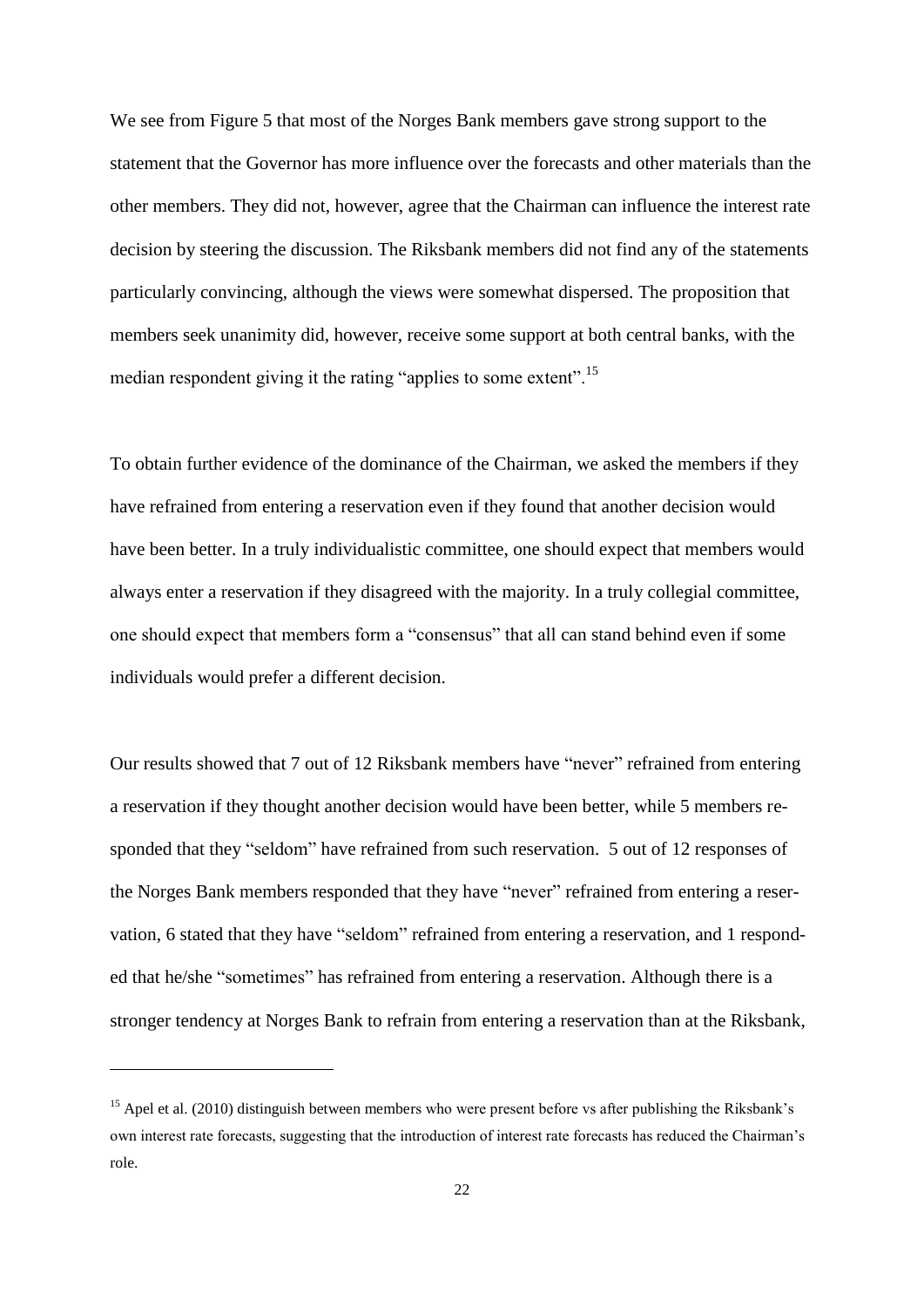is considered an individualistic committee, as there is formal voting with frequent dissents, and the members are individually accountable for their actions. But even if the Riksbank members are in one sense equal, it is an empirical question whether the Chairman is "more equal" than the other members (beyond the fact that he has the casting vote in case of a draw). It is also an empirical question whether the Chairman in the Norges Bank Board has a sufficiently dominant role to characterize the Board as an autocratically-collegial committee.

How different are the roles of the Chairmen in Norges Bank and the Riksbank? To investigate the role of the Chairman, we asked the members to indicate how they thought the following statements, which cover different aspects of Chairman dominance, apply:

### 1. Influence over forecasts and material:

The Governor has more influence over the forecasts and other materials on which the interest rate decisions are based than the other members of the Board.

## 2. Influence over the discussion:

As Chairman at the monetary policy meeting, the Governor is in a particularly good position to influence the discussion, and thereby the interest rate decision.

# 3. Show unanimity:

Many members find it worthwhile to show unanimity, and therefore support the Governor's view, given that it is reasonably close to their own assessment.

# 4. Avoid being in minority:

The Governor finds it worthwhile not to be in a minority and therefore supports the majority view, given that it is reasonably close to his own assessment.

# [Figure 5 about here]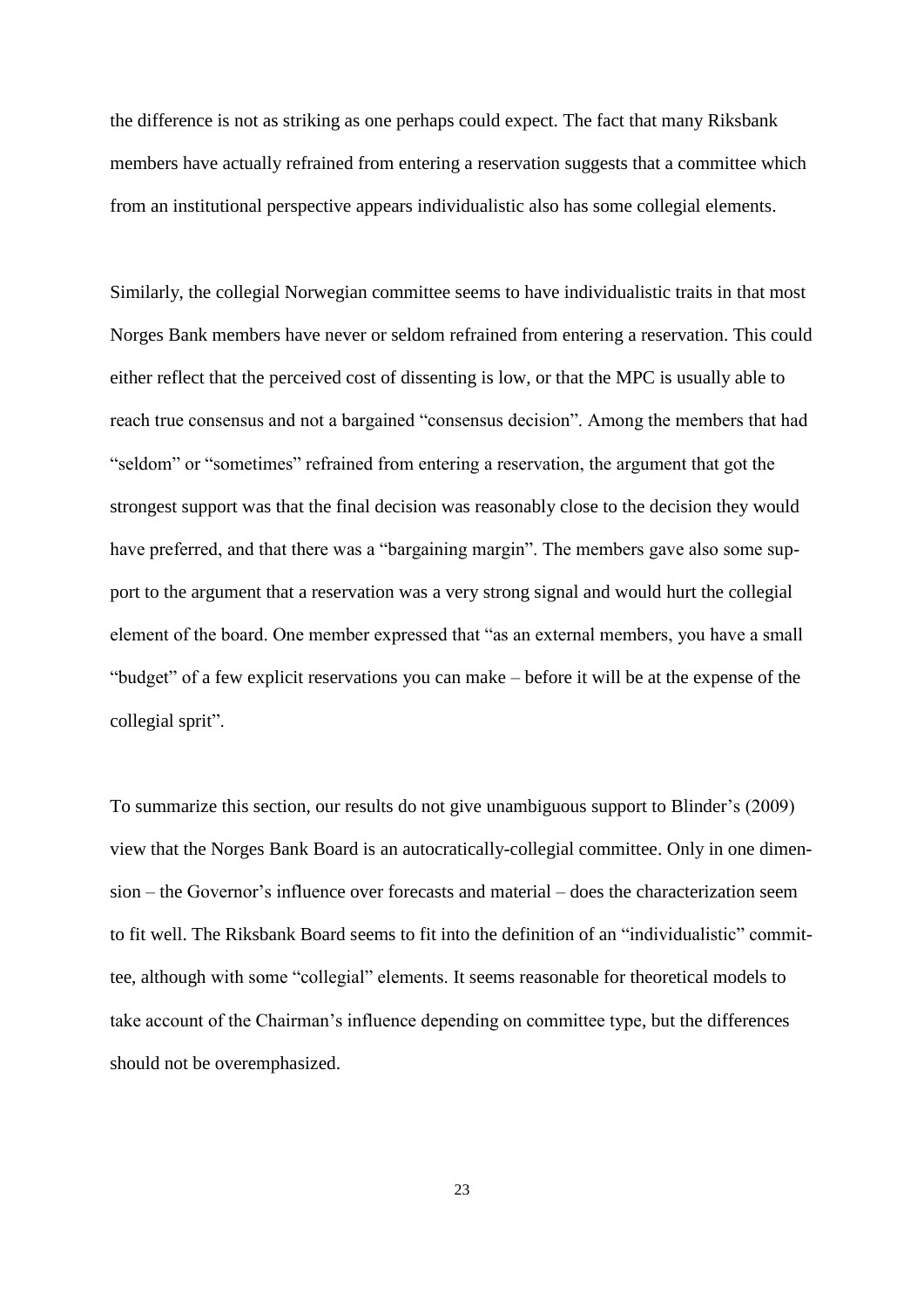We see from Figure 5 that most of the Norges Bank members gave strong support to the statement that the Governor has more influence over the forecasts and other materials than the other members. They did not, however, agree that the Chairman can influence the interest rate decision by steering the discussion. The Riksbank members did not find any of the statements particularly convincing, although the views were somewhat dispersed. The proposition that members seek unanimity did, however, receive some support at both central banks, with the median respondent giving it the rating "applies to some extent".<sup>15</sup>

To obtain further evidence of the dominance of the Chairman, we asked the members if they have refrained from entering a reservation even if they found that another decision would have been better. In a truly individualistic committee, one should expect that members would always enter a reservation if they disagreed with the majority. In a truly collegial committee, one should expect that members form a "consensus" that all can stand behind even if some individuals would prefer a different decision.

Our results showed that 7 out of 12 Riksbank members have "never" refrained from entering a reservation if they thought another decision would have been better, while 5 members responded that they "seldom" have refrained from such reservation. 5 out of 12 responses of the Norges Bank members responded that they have "never" refrained from entering a reservation, 6 stated that they have "seldom" refrained from entering a reservation, and 1 responded that he/she "sometimes" has refrained from entering a reservation. Although there is a stronger tendency at Norges Bank to refrain from entering a reservation than at the Riksbank,

 $\overline{a}$ 

<sup>&</sup>lt;sup>15</sup> Apel et al. (2010) distinguish between members who were present before vs after publishing the Riksbank's own interest rate forecasts, suggesting that the introduction of interest rate forecasts has reduced the Chairman's role.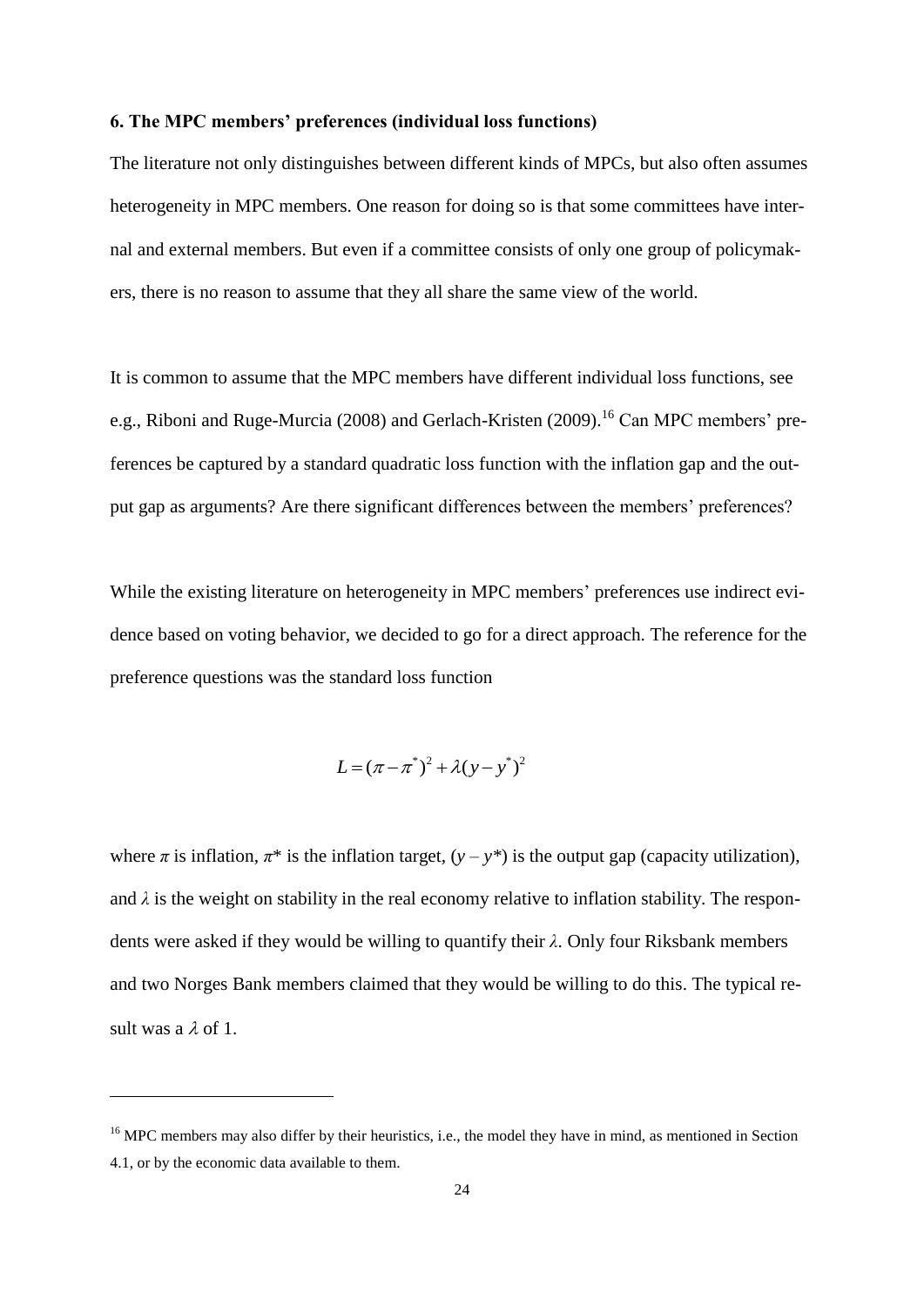the difference is not as striking as one perhaps could expect. The fact that many Riksbank members have actually refrained from entering a reservation suggests that a committee which from an institutional perspective appears individualistic also has some collegial elements.

Similarly, the collegial Norwegian committee seems to have individualistic traits in that most Norges Bank members have never or seldom refrained from entering a reservation. This could either reflect that the perceived cost of dissenting is low, or that the MPC is usually able to reach true consensus and not a bargained "consensus decision". Among the members that had "seldom" or "sometimes" refrained from entering a reservation, the argument that got the strongest support was that the final decision was reasonably close to the decision they would have preferred, and that there was a "bargaining margin". The members gave also some support to the argument that a reservation was a very strong signal and would hurt the collegial element of the board. One member expressed that "as an external members, you have a small "budget" of a few explicit reservations you can make – before it will be at the expense of the collegial sprit".

To summarize this section, our results do not give unambiguous support to Blinder's (2009) view that the Norges Bank Board is an autocratically-collegial committee. Only in one dimension – the Governor's influence over forecasts and material – does the characterization seem to fit well. The Riksbank Board seems to fit into the definition of an "individualistic" committee, although with some "collegial" elements. It seems reasonable for theoretical models to take account of the Chairman's influence depending on committee type, but the differences should not be overemphasized.

23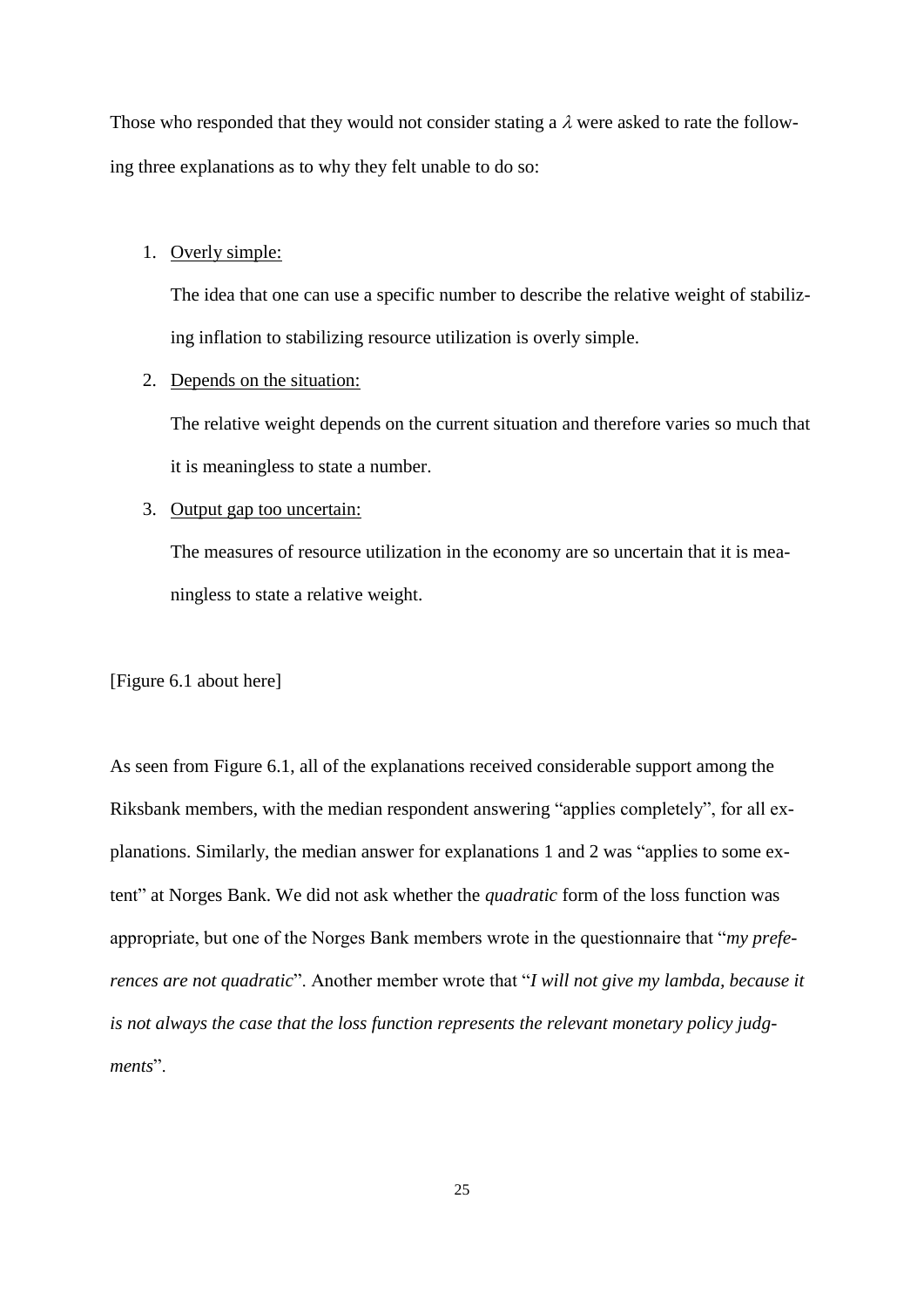### **6. The MPC members' preferences (individual loss functions)**

The literature not only distinguishes between different kinds of MPCs, but also often assumes heterogeneity in MPC members. One reason for doing so is that some committees have internal and external members. But even if a committee consists of only one group of policymakers, there is no reason to assume that they all share the same view of the world.

It is common to assume that the MPC members have different individual loss functions, see e.g., Riboni and Ruge-Murcia (2008) and Gerlach-Kristen (2009).<sup>16</sup> Can MPC members' preferences be captured by a standard quadratic loss function with the inflation gap and the output gap as arguments? Are there significant differences between the members' preferences?

While the existing literature on heterogeneity in MPC members' preferences use indirect evidence based on voting behavior, we decided to go for a direct approach. The reference for the preference questions was the standard loss function

$$
L = (\pi - \pi^*)^2 + \lambda (y - y^*)^2
$$

where  $\pi$  is inflation,  $\pi^*$  is the inflation target,  $(y - y^*)$  is the output gap (capacity utilization), and  $\lambda$  is the weight on stability in the real economy relative to inflation stability. The respondents were asked if they would be willing to quantify their *λ*. Only four Riksbank members and two Norges Bank members claimed that they would be willing to do this. The typical result was a  $\lambda$  of 1.

 $\overline{a}$ 

<sup>&</sup>lt;sup>16</sup> MPC members may also differ by their heuristics, i.e., the model they have in mind, as mentioned in Section 4.1, or by the economic data available to them.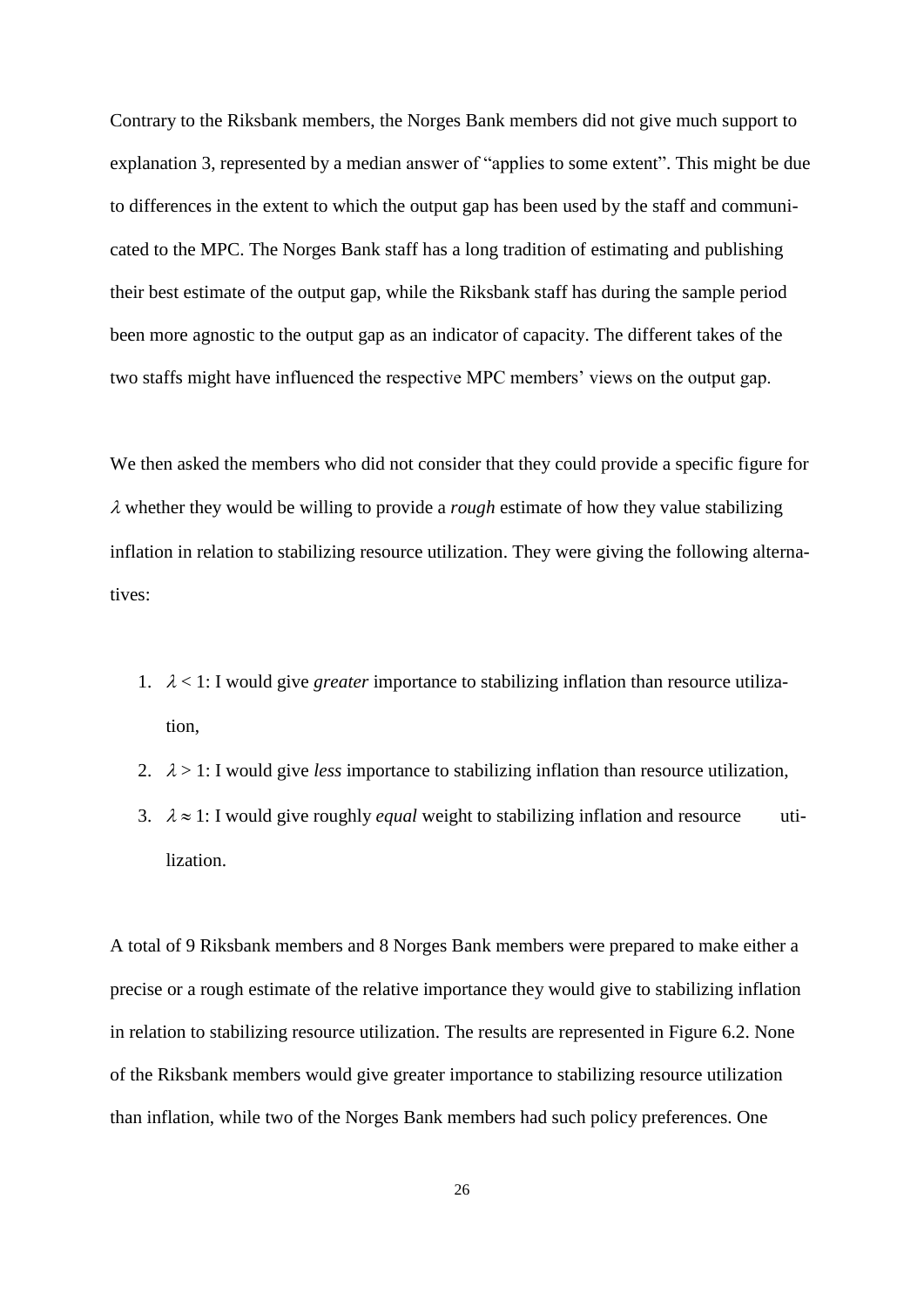Those who responded that they would not consider stating a  $\lambda$  were asked to rate the following three explanations as to why they felt unable to do so:

### 1. Overly simple:

The idea that one can use a specific number to describe the relative weight of stabilizing inflation to stabilizing resource utilization is overly simple.

### 2. Depends on the situation:

The relative weight depends on the current situation and therefore varies so much that it is meaningless to state a number.

# 3. Output gap too uncertain:

The measures of resource utilization in the economy are so uncertain that it is meaningless to state a relative weight.

[Figure 6.1 about here]

As seen from Figure 6.1, all of the explanations received considerable support among the Riksbank members, with the median respondent answering "applies completely", for all explanations. Similarly, the median answer for explanations 1 and 2 was "applies to some extent" at Norges Bank. We did not ask whether the *quadratic* form of the loss function was appropriate, but one of the Norges Bank members wrote in the questionnaire that "*my preferences are not quadratic*". Another member wrote that "*I will not give my lambda, because it is not always the case that the loss function represents the relevant monetary policy judgments*".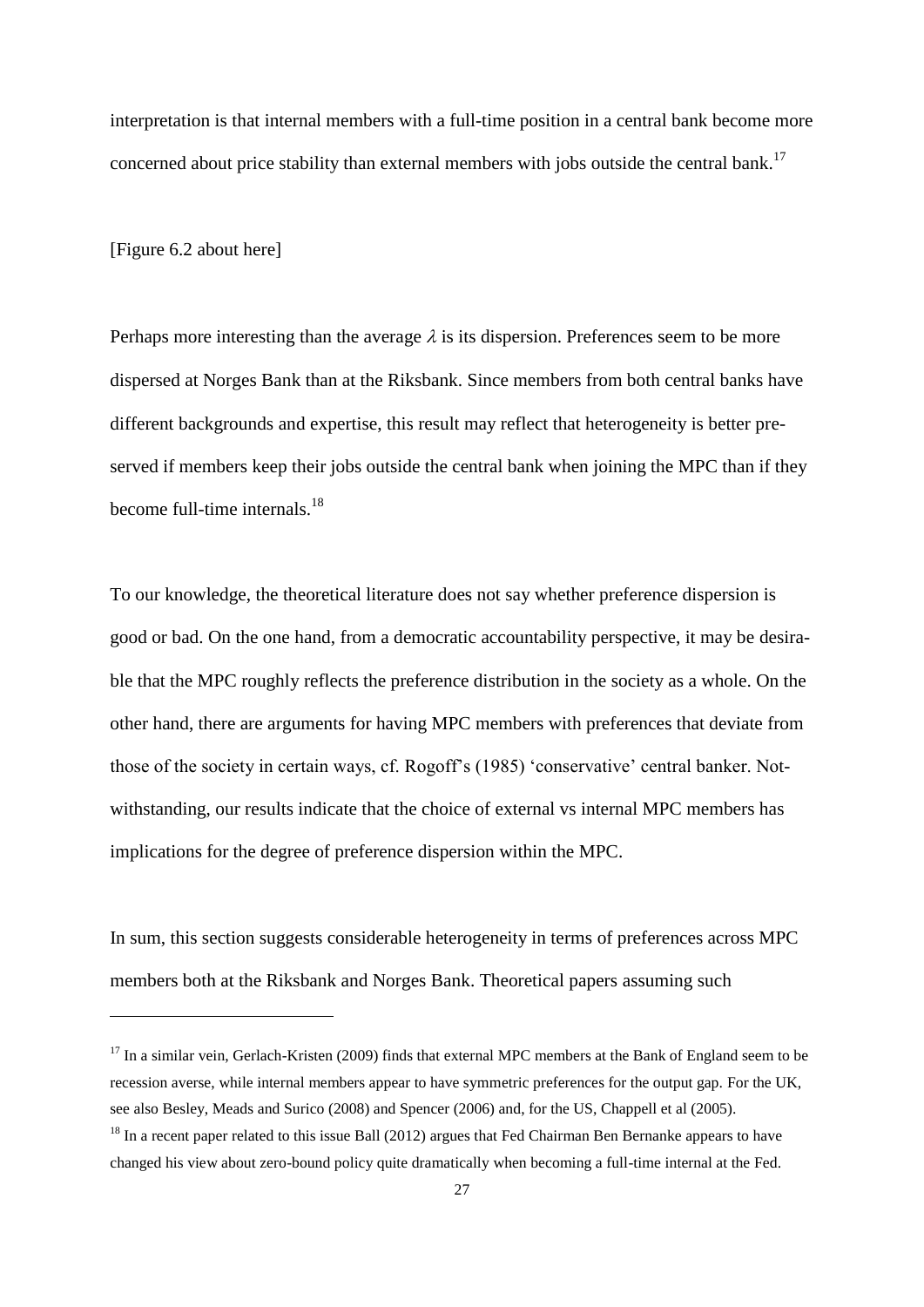Contrary to the Riksbank members, the Norges Bank members did not give much support to explanation 3, represented by a median answer of "applies to some extent". This might be due to differences in the extent to which the output gap has been used by the staff and communicated to the MPC. The Norges Bank staff has a long tradition of estimating and publishing their best estimate of the output gap, while the Riksbank staff has during the sample period been more agnostic to the output gap as an indicator of capacity. The different takes of the two staffs might have influenced the respective MPC members' views on the output gap.

We then asked the members who did not consider that they could provide a specific figure for  $\lambda$  whether they would be willing to provide a *rough* estimate of how they value stabilizing inflation in relation to stabilizing resource utilization. They were giving the following alternatives:

- 1.  $\lambda$  < 1: I would give *greater* importance to stabilizing inflation than resource utilization,
- 2.  $\lambda > 1$ : I would give *less* importance to stabilizing inflation than resource utilization,
- 3.  $\lambda \approx 1$ : I would give roughly *equal* weight to stabilizing inflation and resource utilization.

A total of 9 Riksbank members and 8 Norges Bank members were prepared to make either a precise or a rough estimate of the relative importance they would give to stabilizing inflation in relation to stabilizing resource utilization. The results are represented in Figure 6.2. None of the Riksbank members would give greater importance to stabilizing resource utilization than inflation, while two of the Norges Bank members had such policy preferences. One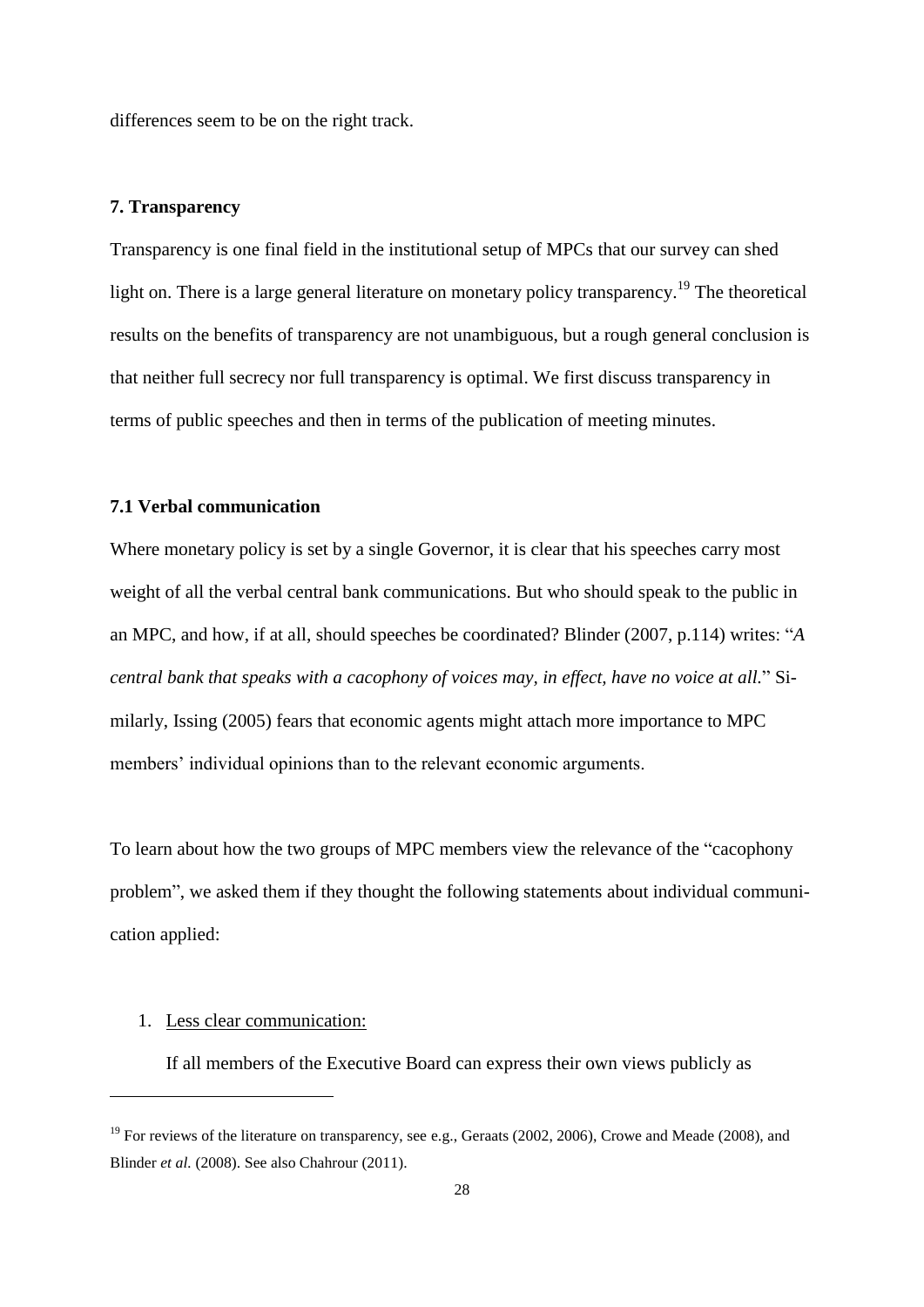interpretation is that internal members with a full-time position in a central bank become more concerned about price stability than external members with jobs outside the central bank.<sup>17</sup>

[Figure 6.2 about here]

 $\overline{a}$ 

Perhaps more interesting than the average  $\lambda$  is its dispersion. Preferences seem to be more dispersed at Norges Bank than at the Riksbank. Since members from both central banks have different backgrounds and expertise, this result may reflect that heterogeneity is better preserved if members keep their jobs outside the central bank when joining the MPC than if they become full-time internals. $^{18}$ 

To our knowledge, the theoretical literature does not say whether preference dispersion is good or bad. On the one hand, from a democratic accountability perspective, it may be desirable that the MPC roughly reflects the preference distribution in the society as a whole. On the other hand, there are arguments for having MPC members with preferences that deviate from those of the society in certain ways, cf. Rogoff's (1985) 'conservative' central banker. Notwithstanding, our results indicate that the choice of external vs internal MPC members has implications for the degree of preference dispersion within the MPC.

In sum, this section suggests considerable heterogeneity in terms of preferences across MPC members both at the Riksbank and Norges Bank. Theoretical papers assuming such

 $17$  In a similar vein, Gerlach-Kristen (2009) finds that external MPC members at the Bank of England seem to be recession averse, while internal members appear to have symmetric preferences for the output gap. For the UK, see also Besley, Meads and Surico (2008) and Spencer (2006) and, for the US, Chappell et al (2005).

<sup>&</sup>lt;sup>18</sup> In a recent paper related to this issue Ball (2012) argues that Fed Chairman Ben Bernanke appears to have changed his view about zero-bound policy quite dramatically when becoming a full-time internal at the Fed.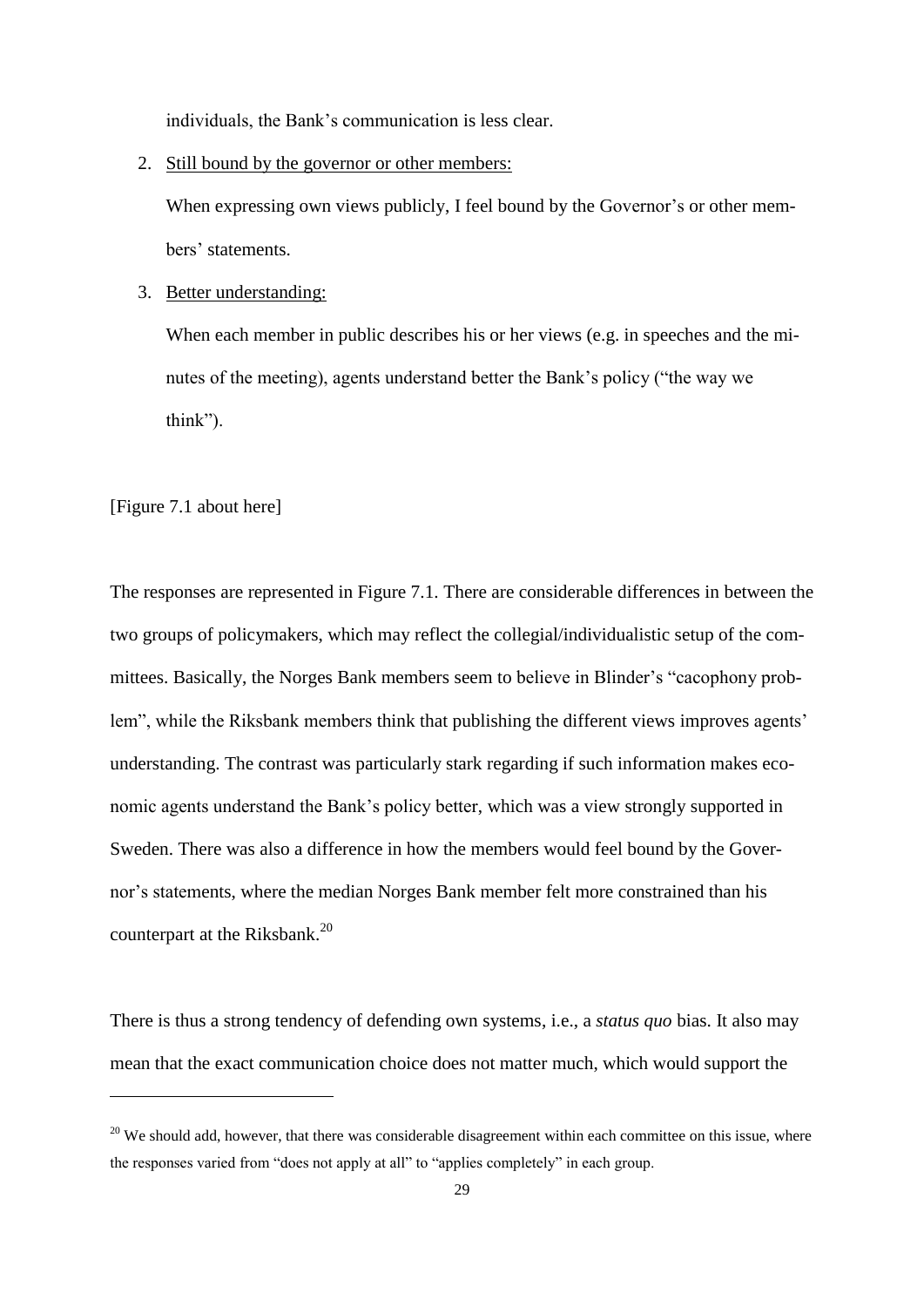differences seem to be on the right track.

### **7. Transparency**

Transparency is one final field in the institutional setup of MPCs that our survey can shed light on. There is a large general literature on monetary policy transparency.<sup>19</sup> The theoretical results on the benefits of transparency are not unambiguous, but a rough general conclusion is that neither full secrecy nor full transparency is optimal. We first discuss transparency in terms of public speeches and then in terms of the publication of meeting minutes.

# **7.1 Verbal communication**

Where monetary policy is set by a single Governor, it is clear that his speeches carry most weight of all the verbal central bank communications. But who should speak to the public in an MPC, and how, if at all, should speeches be coordinated? Blinder (2007, p.114) writes: "*A central bank that speaks with a cacophony of voices may, in effect, have no voice at all.*" Similarly, Issing (2005) fears that economic agents might attach more importance to MPC members' individual opinions than to the relevant economic arguments.

To learn about how the two groups of MPC members view the relevance of the "cacophony problem", we asked them if they thought the following statements about individual communication applied:

### 1. Less clear communication:

 $\overline{a}$ 

If all members of the Executive Board can express their own views publicly as

<sup>&</sup>lt;sup>19</sup> For reviews of the literature on transparency, see e.g., Geraats (2002, 2006), Crowe and Meade (2008), and Blinder *et al.* (2008). See also Chahrour (2011).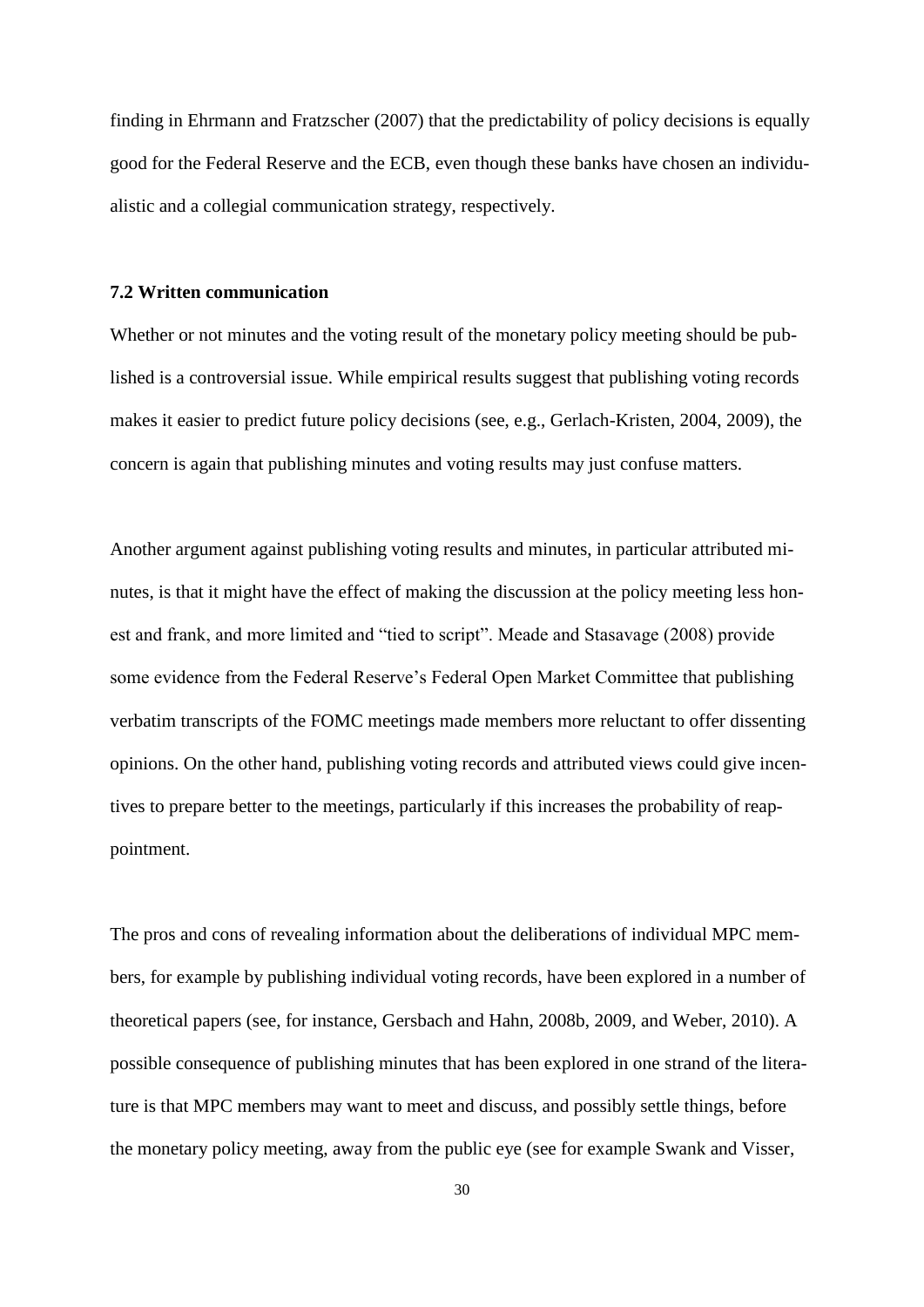individuals, the Bank's communication is less clear.

2. Still bound by the governor or other members:

When expressing own views publicly, I feel bound by the Governor's or other members' statements.

3. Better understanding:

When each member in public describes his or her views (e.g. in speeches and the minutes of the meeting), agents understand better the Bank's policy ("the way we think").

[Figure 7.1 about here]

 $\overline{a}$ 

The responses are represented in Figure 7.1. There are considerable differences in between the two groups of policymakers, which may reflect the collegial/individualistic setup of the committees. Basically, the Norges Bank members seem to believe in Blinder's "cacophony problem", while the Riksbank members think that publishing the different views improves agents' understanding. The contrast was particularly stark regarding if such information makes economic agents understand the Bank's policy better, which was a view strongly supported in Sweden. There was also a difference in how the members would feel bound by the Governor's statements, where the median Norges Bank member felt more constrained than his counterpart at the Riksbank.<sup>20</sup>

There is thus a strong tendency of defending own systems, i.e., a *status quo* bias. It also may mean that the exact communication choice does not matter much, which would support the

<sup>&</sup>lt;sup>20</sup> We should add, however, that there was considerable disagreement within each committee on this issue, where the responses varied from "does not apply at all" to "applies completely" in each group.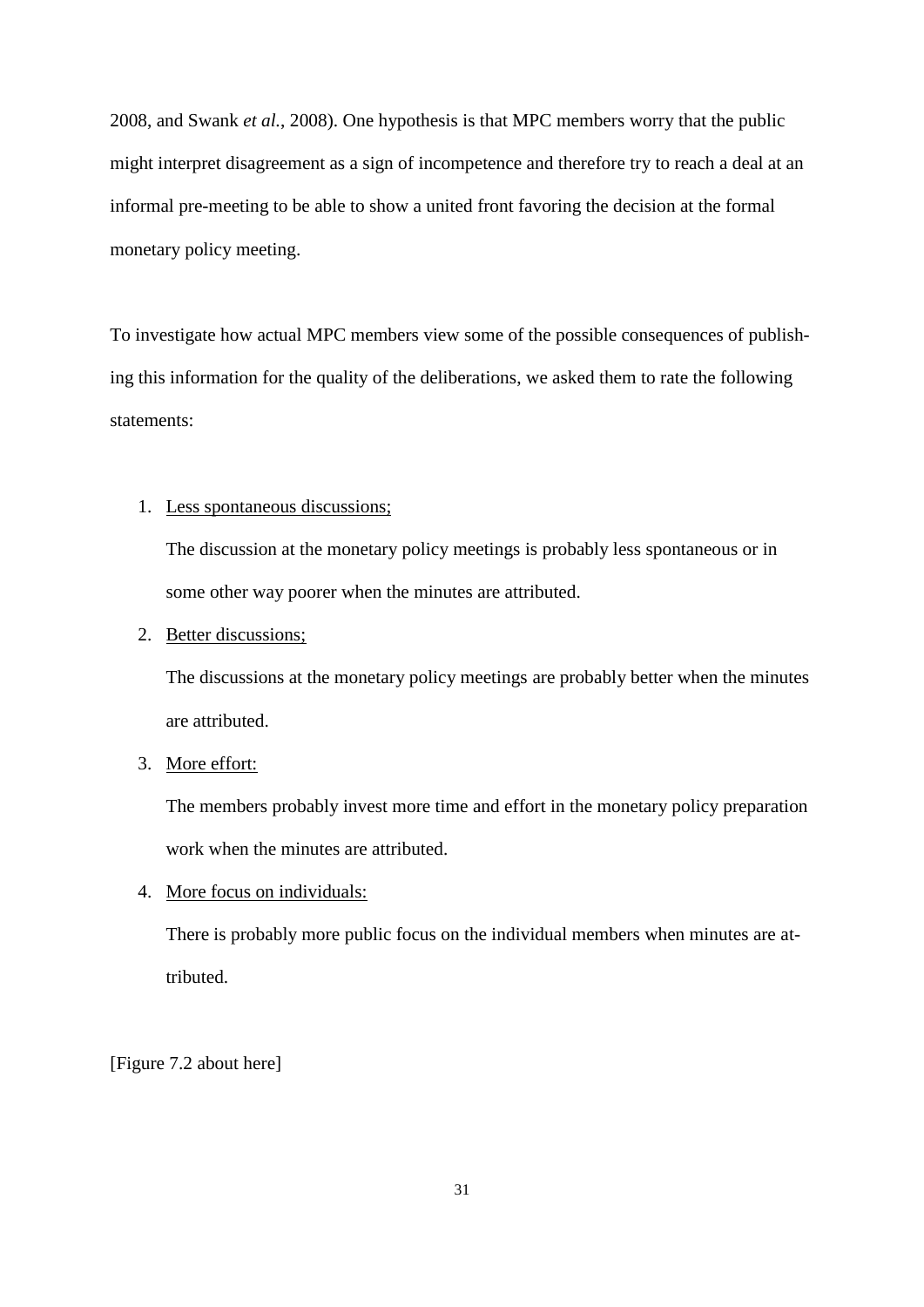finding in Ehrmann and Fratzscher (2007) that the predictability of policy decisions is equally good for the Federal Reserve and the ECB, even though these banks have chosen an individualistic and a collegial communication strategy, respectively.

#### **7.2 Written communication**

Whether or not minutes and the voting result of the monetary policy meeting should be published is a controversial issue. While empirical results suggest that publishing voting records makes it easier to predict future policy decisions (see, e.g., Gerlach-Kristen, 2004, 2009), the concern is again that publishing minutes and voting results may just confuse matters.

Another argument against publishing voting results and minutes, in particular attributed minutes, is that it might have the effect of making the discussion at the policy meeting less honest and frank, and more limited and "tied to script". Meade and Stasavage (2008) provide some evidence from the Federal Reserve's Federal Open Market Committee that publishing verbatim transcripts of the FOMC meetings made members more reluctant to offer dissenting opinions. On the other hand, publishing voting records and attributed views could give incentives to prepare better to the meetings, particularly if this increases the probability of reappointment.

The pros and cons of revealing information about the deliberations of individual MPC members, for example by publishing individual voting records, have been explored in a number of theoretical papers (see, for instance, Gersbach and Hahn, 2008b, 2009, and Weber, 2010). A possible consequence of publishing minutes that has been explored in one strand of the literature is that MPC members may want to meet and discuss, and possibly settle things, before the monetary policy meeting, away from the public eye (see for example Swank and Visser,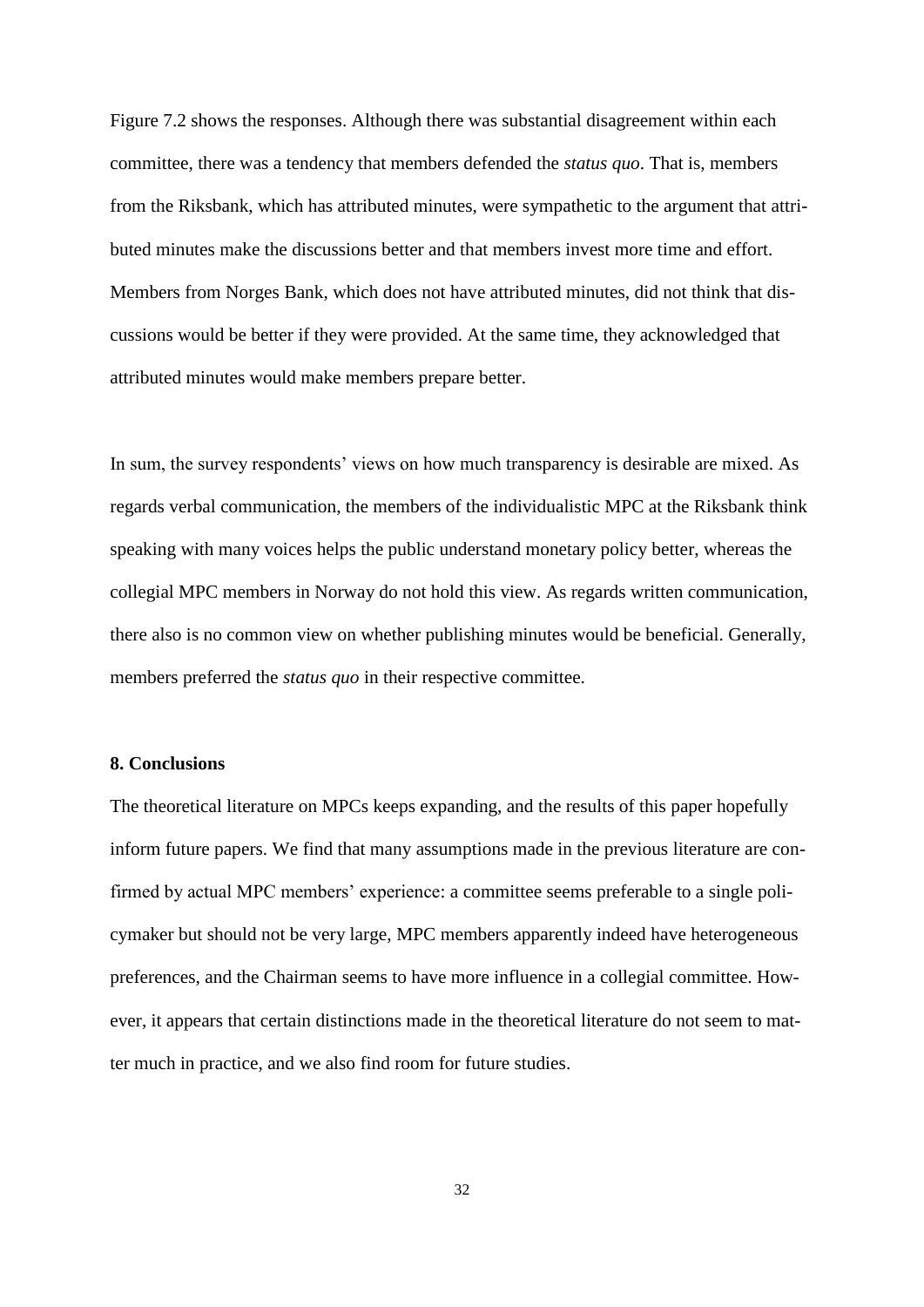2008, and Swank *et al.*, 2008). One hypothesis is that MPC members worry that the public might interpret disagreement as a sign of incompetence and therefore try to reach a deal at an informal pre-meeting to be able to show a united front favoring the decision at the formal monetary policy meeting.

To investigate how actual MPC members view some of the possible consequences of publishing this information for the quality of the deliberations, we asked them to rate the following statements:

# 1. Less spontaneous discussions;

The discussion at the monetary policy meetings is probably less spontaneous or in some other way poorer when the minutes are attributed.

# 2. Better discussions;

The discussions at the monetary policy meetings are probably better when the minutes are attributed.

### 3. More effort:

The members probably invest more time and effort in the monetary policy preparation work when the minutes are attributed.

4. More focus on individuals:

There is probably more public focus on the individual members when minutes are attributed.

[Figure 7.2 about here]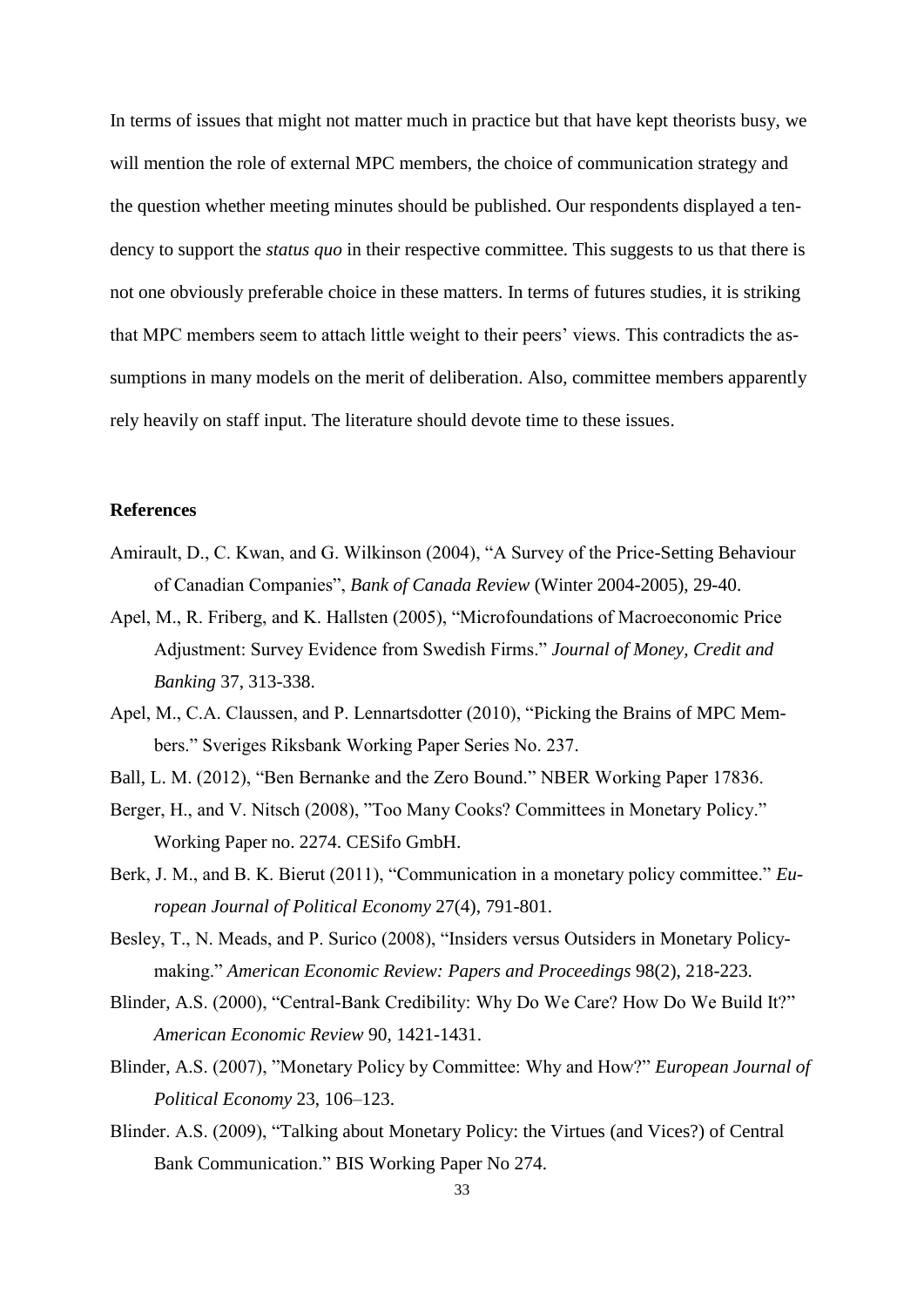Figure 7.2 shows the responses. Although there was substantial disagreement within each committee, there was a tendency that members defended the *status quo*. That is, members from the Riksbank, which has attributed minutes, were sympathetic to the argument that attributed minutes make the discussions better and that members invest more time and effort. Members from Norges Bank, which does not have attributed minutes, did not think that discussions would be better if they were provided. At the same time, they acknowledged that attributed minutes would make members prepare better.

In sum, the survey respondents' views on how much transparency is desirable are mixed. As regards verbal communication, the members of the individualistic MPC at the Riksbank think speaking with many voices helps the public understand monetary policy better, whereas the collegial MPC members in Norway do not hold this view. As regards written communication, there also is no common view on whether publishing minutes would be beneficial. Generally, members preferred the *status quo* in their respective committee.

# **8. Conclusions**

The theoretical literature on MPCs keeps expanding, and the results of this paper hopefully inform future papers. We find that many assumptions made in the previous literature are confirmed by actual MPC members' experience: a committee seems preferable to a single policymaker but should not be very large, MPC members apparently indeed have heterogeneous preferences, and the Chairman seems to have more influence in a collegial committee. However, it appears that certain distinctions made in the theoretical literature do not seem to matter much in practice, and we also find room for future studies.

32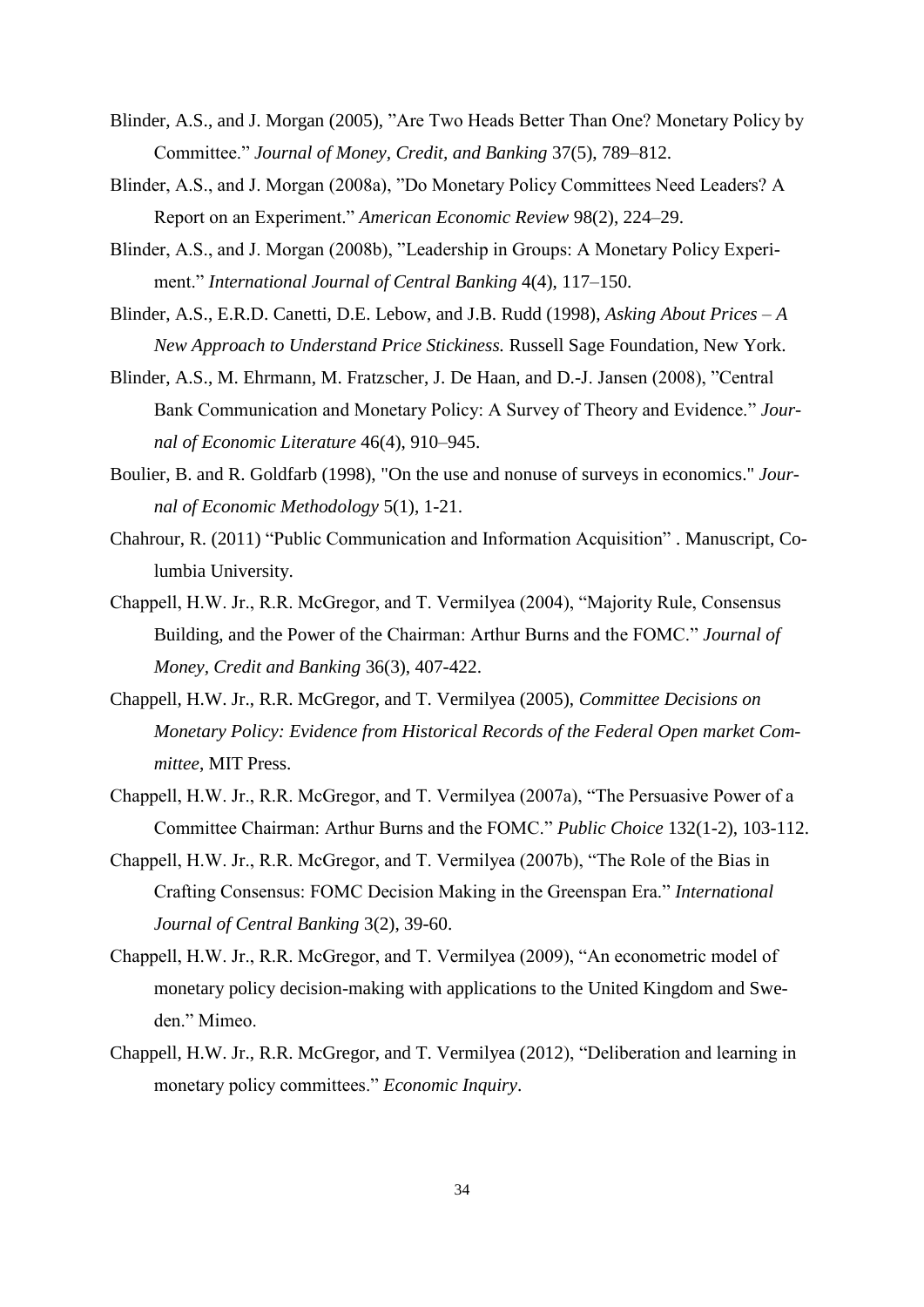In terms of issues that might not matter much in practice but that have kept theorists busy, we will mention the role of external MPC members, the choice of communication strategy and the question whether meeting minutes should be published. Our respondents displayed a tendency to support the *status quo* in their respective committee. This suggests to us that there is not one obviously preferable choice in these matters. In terms of futures studies, it is striking that MPC members seem to attach little weight to their peers' views. This contradicts the assumptions in many models on the merit of deliberation. Also, committee members apparently rely heavily on staff input. The literature should devote time to these issues.

# **References**

- Amirault, D., C. Kwan, and G. Wilkinson (2004), "A Survey of the Price-Setting Behaviour of Canadian Companies", *Bank of Canada Review* (Winter 2004-2005), 29-40.
- Apel, M., R. Friberg, and K. Hallsten (2005), "Microfoundations of Macroeconomic Price Adjustment: Survey Evidence from Swedish Firms." *Journal of Money, Credit and Banking* 37, 313-338.
- Apel, M., C.A. Claussen, and P. Lennartsdotter (2010), "Picking the Brains of MPC Members." Sveriges Riksbank Working Paper Series No. 237.
- Ball, L. M. (2012), "Ben Bernanke and the Zero Bound." NBER Working Paper 17836.
- Berger, H., and V. Nitsch (2008), "Too Many Cooks? Committees in Monetary Policy." Working Paper no. 2274. CESifo GmbH.
- Berk, J. M., and B. K. Bierut (2011), "Communication in a monetary policy committee." *European Journal of Political Economy* 27(4), 791-801.
- Besley, T., N. Meads, and P. Surico (2008), "Insiders versus Outsiders in Monetary Policymaking." *American Economic Review: Papers and Proceedings* 98(2), 218-223.
- Blinder, A.S. (2000), "Central-Bank Credibility: Why Do We Care? How Do We Build It?" *American Economic Review* 90, 1421-1431.
- Blinder, A.S. (2007), "Monetary Policy by Committee: Why and How?" *European Journal of Political Economy* 23, 106–123.
- Blinder. A.S. (2009), "Talking about Monetary Policy: the Virtues (and Vices?) of Central Bank Communication." BIS Working Paper No 274.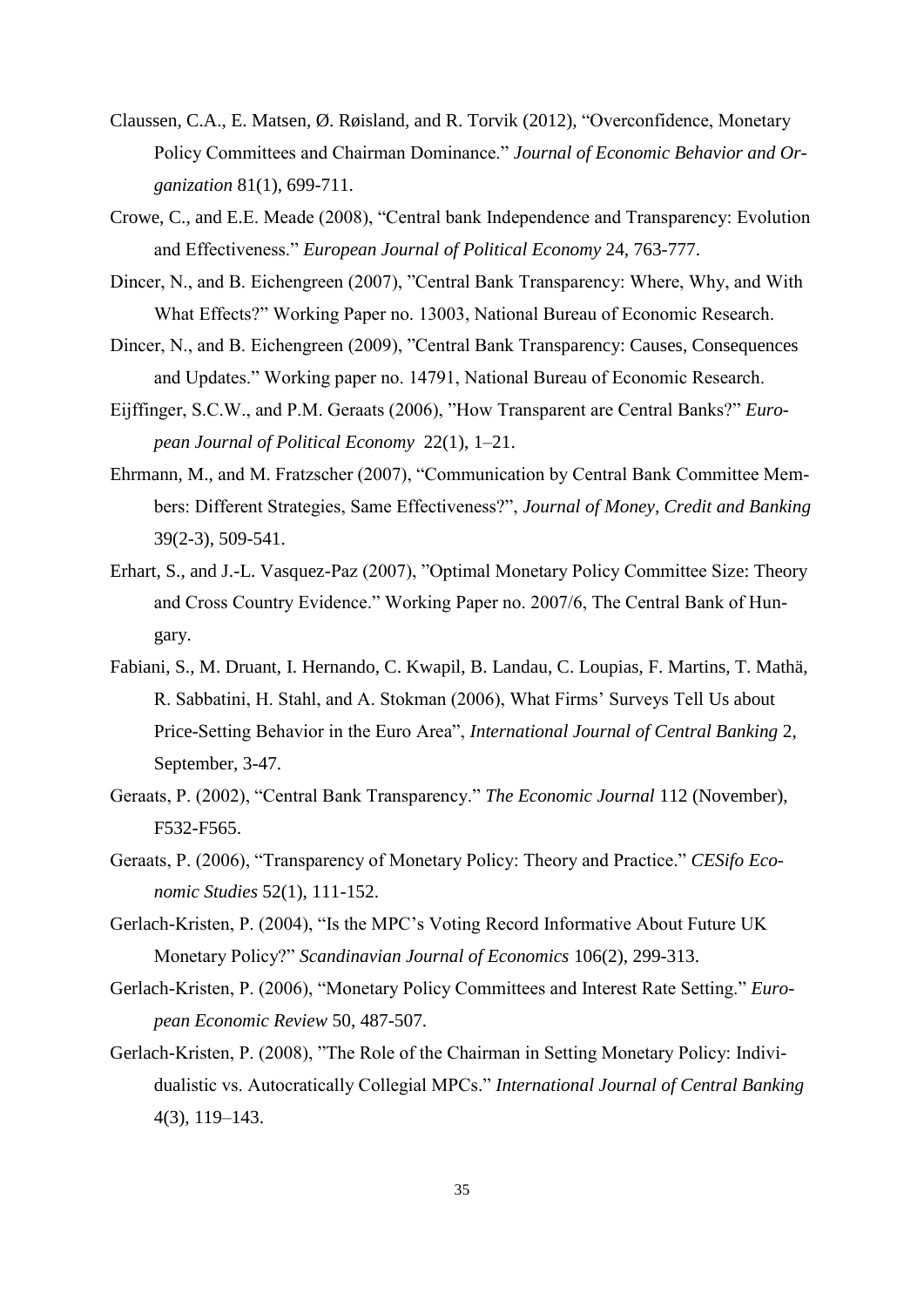- Blinder, A.S., and J. Morgan (2005), "Are Two Heads Better Than One? Monetary Policy by Committee." *Journal of Money, Credit, and Banking* 37(5), 789–812.
- Blinder, A.S., and J. Morgan (2008a), "Do Monetary Policy Committees Need Leaders? A Report on an Experiment." *American Economic Review* 98(2), 224–29.
- Blinder, A.S., and J. Morgan (2008b), "Leadership in Groups: A Monetary Policy Experiment." *International Journal of Central Banking* 4(4), 117–150.
- Blinder, A.S., E.R.D. Canetti, D.E. Lebow, and J.B. Rudd (1998), *Asking About Prices – A New Approach to Understand Price Stickiness.* Russell Sage Foundation, New York.
- Blinder, A.S., M. Ehrmann, M. Fratzscher, J. De Haan, and D.-J. Jansen (2008), "Central Bank Communication and Monetary Policy: A Survey of Theory and Evidence." *Journal of Economic Literature* 46(4), 910–945.
- Boulier, B. and R. Goldfarb (1998), ["On the use and nonuse of surveys in economics.](http://ideas.repec.org/a/taf/jecmet/v5y1998i1p1-21.html)" *[Jour](http://ideas.repec.org/s/taf/jecmet.html)[nal of Economic Methodology](http://ideas.repec.org/s/taf/jecmet.html)* 5(1), 1-21.
- Chahrour, R. (2011) "Public Communication and Information Acquisition" . Manuscript, Columbia University.
- Chappell, H.W. Jr., R.R. McGregor, and T. Vermilyea (2004), "Majority Rule, Consensus Building, and the Power of the Chairman: Arthur Burns and the FOMC." *Journal of Money, Credit and Banking* 36(3), 407-422.
- Chappell, H.W. Jr., R.R. McGregor, and T. Vermilyea (2005), *Committee Decisions on Monetary Policy: Evidence from Historical Records of the Federal Open market Committee*, MIT Press.
- Chappell, H.W. Jr., R.R. McGregor, and T. Vermilyea (2007a), "The Persuasive Power of a Committee Chairman: Arthur Burns and the FOMC." *Public Choice* 132(1-2), 103-112.
- Chappell, H.W. Jr., R.R. McGregor, and T. Vermilyea (2007b), "The Role of the Bias in Crafting Consensus: FOMC Decision Making in the Greenspan Era." *International Journal of Central Banking* 3(2), 39-60.
- Chappell, H.W. Jr., R.R. McGregor, and T. Vermilyea (2009), "An econometric model of monetary policy decision-making with applications to the United Kingdom and Sweden." Mimeo.
- Chappell, H.W. Jr., R.R. McGregor, and T. Vermilyea (2012), "Deliberation and learning in monetary policy committees." *Economic Inquiry*.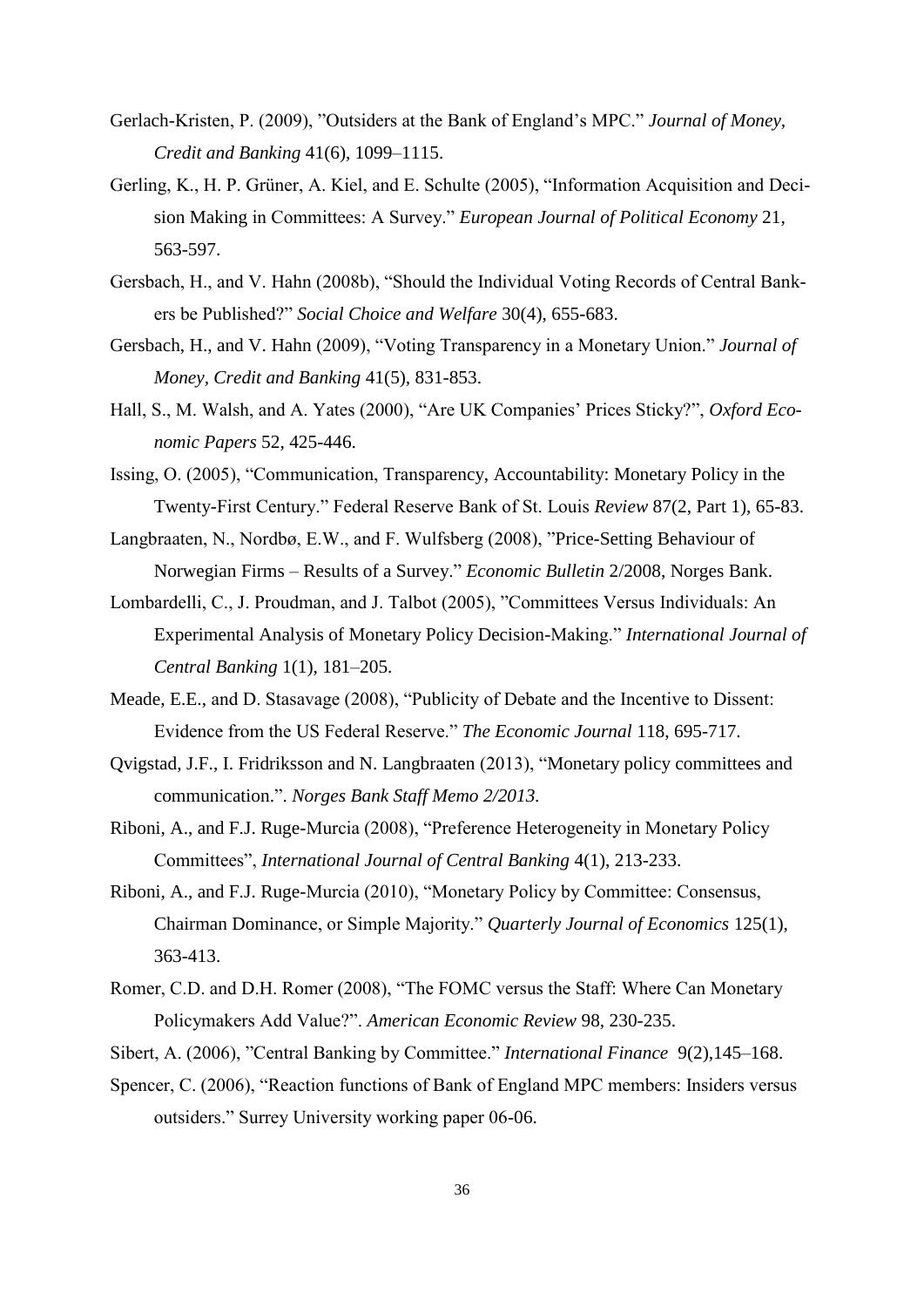- Claussen, C.A., E. Matsen, Ø. Røisland, and R. Torvik (2012), "Overconfidence, Monetary Policy Committees and Chairman Dominance." *Journal of Economic Behavior and Organization* 81(1), 699-711.
- Crowe, C., and E.E. Meade (2008), "Central bank Independence and Transparency: Evolution and Effectiveness." *European Journal of Political Economy* 24, 763-777.
- Dincer, N., and B. Eichengreen (2007), "Central Bank Transparency: Where, Why, and With What Effects?" Working Paper no. 13003, National Bureau of Economic Research.
- Dincer, N., and B. Eichengreen (2009), "Central Bank Transparency: Causes, Consequences and Updates." Working paper no. 14791, National Bureau of Economic Research.
- Eijffinger, S.C.W., and P.M. Geraats (2006), "How Transparent are Central Banks?" *European Journal of Political Economy* 22(1), 1–21.
- Ehrmann, M., and M. Fratzscher (2007), "Communication by Central Bank Committee Members: Different Strategies, Same Effectiveness?", *Journal of Money, Credit and Banking* 39(2-3), 509-541.
- Erhart, S., and J.-L. Vasquez-Paz (2007), "Optimal Monetary Policy Committee Size: Theory and Cross Country Evidence." Working Paper no. 2007/6, The Central Bank of Hungary.
- Fabiani, S., M. Druant, I. Hernando, C. Kwapil, B. Landau, C. Loupias, F. Martins, T. Mathä, R. Sabbatini, H. Stahl, and A. Stokman (2006), What Firms' Surveys Tell Us about Price-Setting Behavior in the Euro Area", *International Journal of Central Banking* 2, September, 3-47.
- Geraats, P. (2002), "Central Bank Transparency." *The Economic Journal* 112 (November), F532-F565.
- Geraats, P. (2006), "Transparency of Monetary Policy: Theory and Practice." *CESifo Economic Studies* 52(1), 111-152.
- Gerlach-Kristen, P. (2004), "Is the MPC's Voting Record Informative About Future UK Monetary Policy?" *Scandinavian Journal of Economics* 106(2), 299-313.
- Gerlach-Kristen, P. (2006), "Monetary Policy Committees and Interest Rate Setting." *European Economic Review* 50, 487-507.
- Gerlach-Kristen, P. (2008), "The Role of the Chairman in Setting Monetary Policy: Individualistic vs. Autocratically Collegial MPCs." *International Journal of Central Banking* 4(3), 119–143.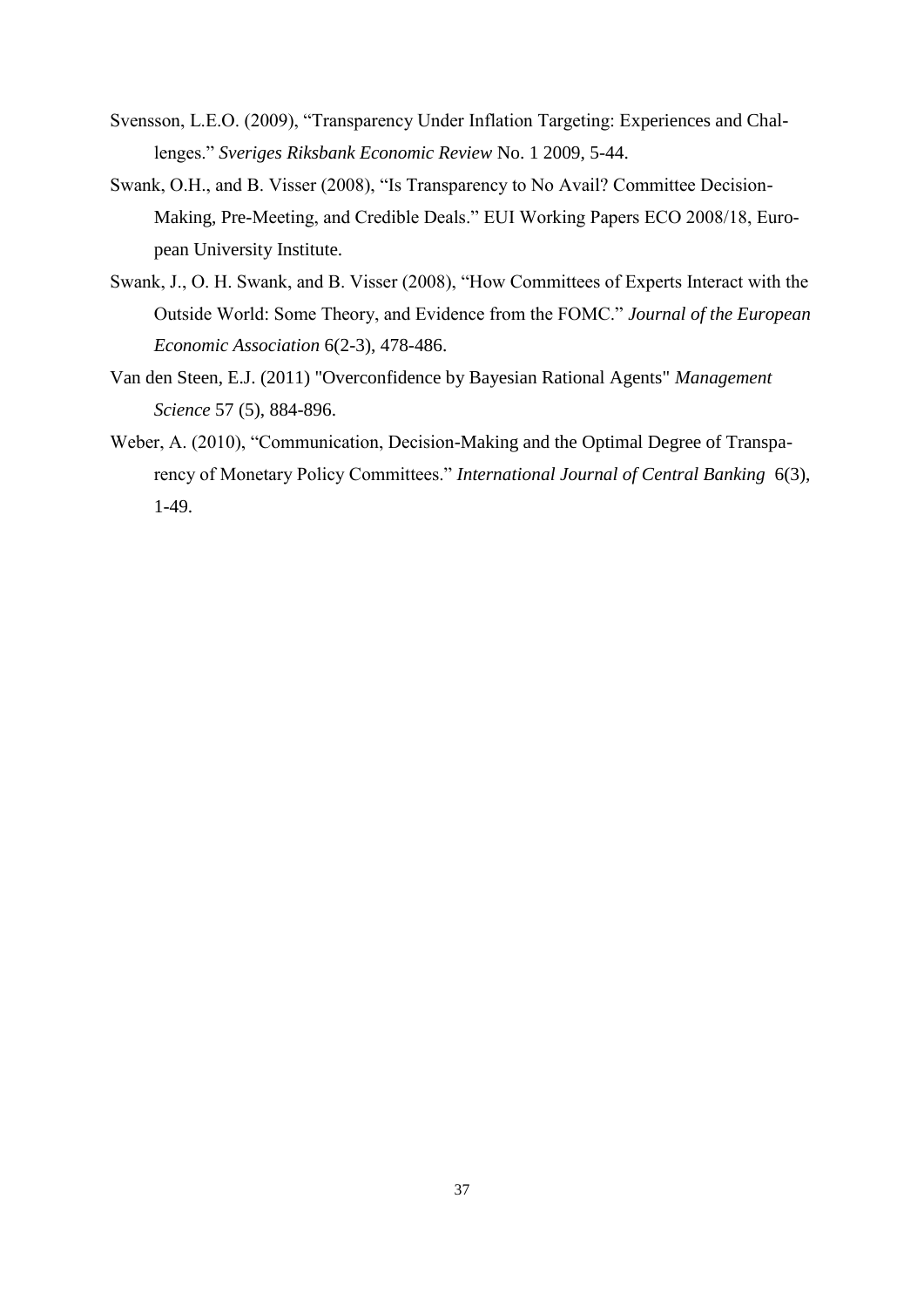- Gerlach-Kristen, P. (2009), "Outsiders at the Bank of England's MPC." *Journal of Money, Credit and Banking* 41(6), 1099–1115.
- Gerling, K., H. P. Grüner, A. Kiel, and E. Schulte (2005), "Information Acquisition and Decision Making in Committees: A Survey." *European Journal of Political Economy* 21, 563-597.
- Gersbach, H., and V. Hahn (2008b), "Should the Individual Voting Records of Central Bankers be Published?" *Social Choice and Welfare* 30(4), 655-683.
- Gersbach, H., and V. Hahn (2009), "Voting Transparency in a Monetary Union." *Journal of Money, Credit and Banking* 41(5), 831-853.
- Hall, S., M. Walsh, and A. Yates (2000), "Are UK Companies' Prices Sticky?", *Oxford Economic Papers* 52, 425-446.
- Issing, O. (2005), "Communication, Transparency, Accountability: Monetary Policy in the Twenty-First Century." Federal Reserve Bank of St. Louis *Review* 87(2, Part 1), 65-83.
- Langbraaten, N., Nordbø, E.W., and F. Wulfsberg (2008), "Price-Setting Behaviour of Norwegian Firms – Results of a Survey." *Economic Bulletin* 2/2008, Norges Bank.
- Lombardelli, C., J. Proudman, and J. Talbot (2005), "Committees Versus Individuals: An Experimental Analysis of Monetary Policy Decision-Making." *International Journal of Central Banking* 1(1), 181–205.
- Meade, E.E., and D. Stasavage (2008), "Publicity of Debate and the Incentive to Dissent: Evidence from the US Federal Reserve." *The Economic Journal* 118, 695-717.
- Qvigstad, J.F., I. Fridriksson and N. Langbraaten (2013), "Monetary policy committees and communication.". *Norges Bank Staff Memo 2/2013.*
- Riboni, A., and F.J. Ruge-Murcia (2008), "Preference Heterogeneity in Monetary Policy Committees", *International Journal of Central Banking* 4(1), 213-233.
- Riboni, A., and F.J. Ruge-Murcia (2010), "Monetary Policy by Committee: Consensus, Chairman Dominance, or Simple Majority." *Quarterly Journal of Economics* 125(1), 363-413.
- Romer, C.D. and D.H. Romer (2008), "The FOMC versus the Staff: Where Can Monetary Policymakers Add Value?". *American Economic Review* 98, 230-235.
- Sibert, A. (2006), "Central Banking by Committee." *International Finance* 9(2),145–168.
- Spencer, C. (2006), "Reaction functions of Bank of England MPC members: Insiders versus outsiders." Surrey University working paper 06-06.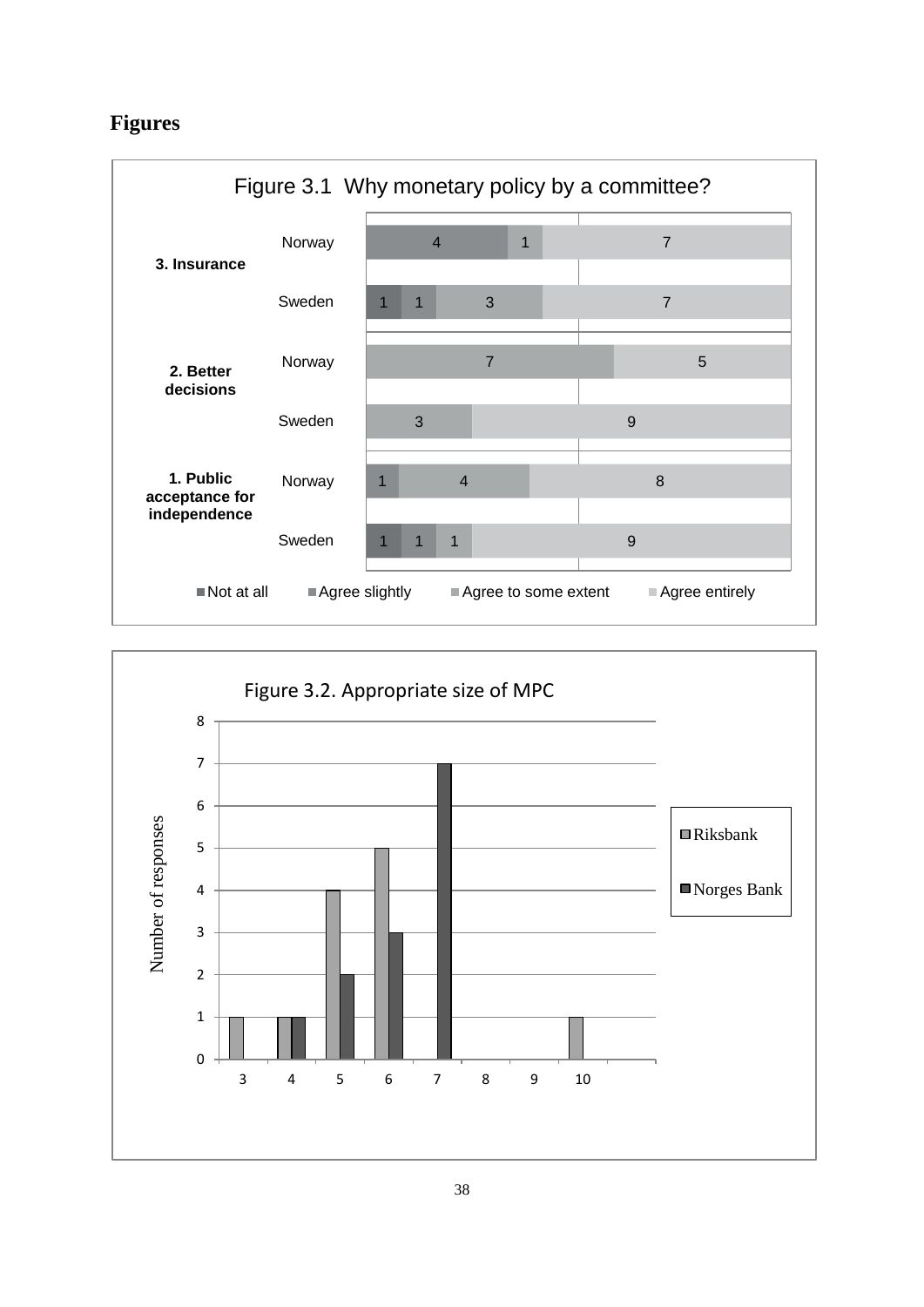- Svensson, L.E.O. (2009), "Transparency Under Inflation Targeting: Experiences and Challenges." *Sveriges Riksbank Economic Review* No. 1 2009, 5-44.
- Swank, O.H., and B. Visser (2008), "Is Transparency to No Avail? Committee Decision-Making, Pre-Meeting, and Credible Deals." EUI Working Papers ECO 2008/18, European University Institute.
- Swank, J., O. H. Swank, and B. Visser (2008), "How Committees of Experts Interact with the Outside World: Some Theory, and Evidence from the FOMC." *Journal of the European Economic Association* 6(2-3), 478-486.
- Van den Steen, E.J. (2011) "Overconfidence by Bayesian Rational Agents" *Management Science* 57 (5), 884-896.
- Weber, A. (2010), "Communication, Decision-Making and the Optimal Degree of Transparency of Monetary Policy Committees." *International Journal of Central Banking* 6(3), 1-49.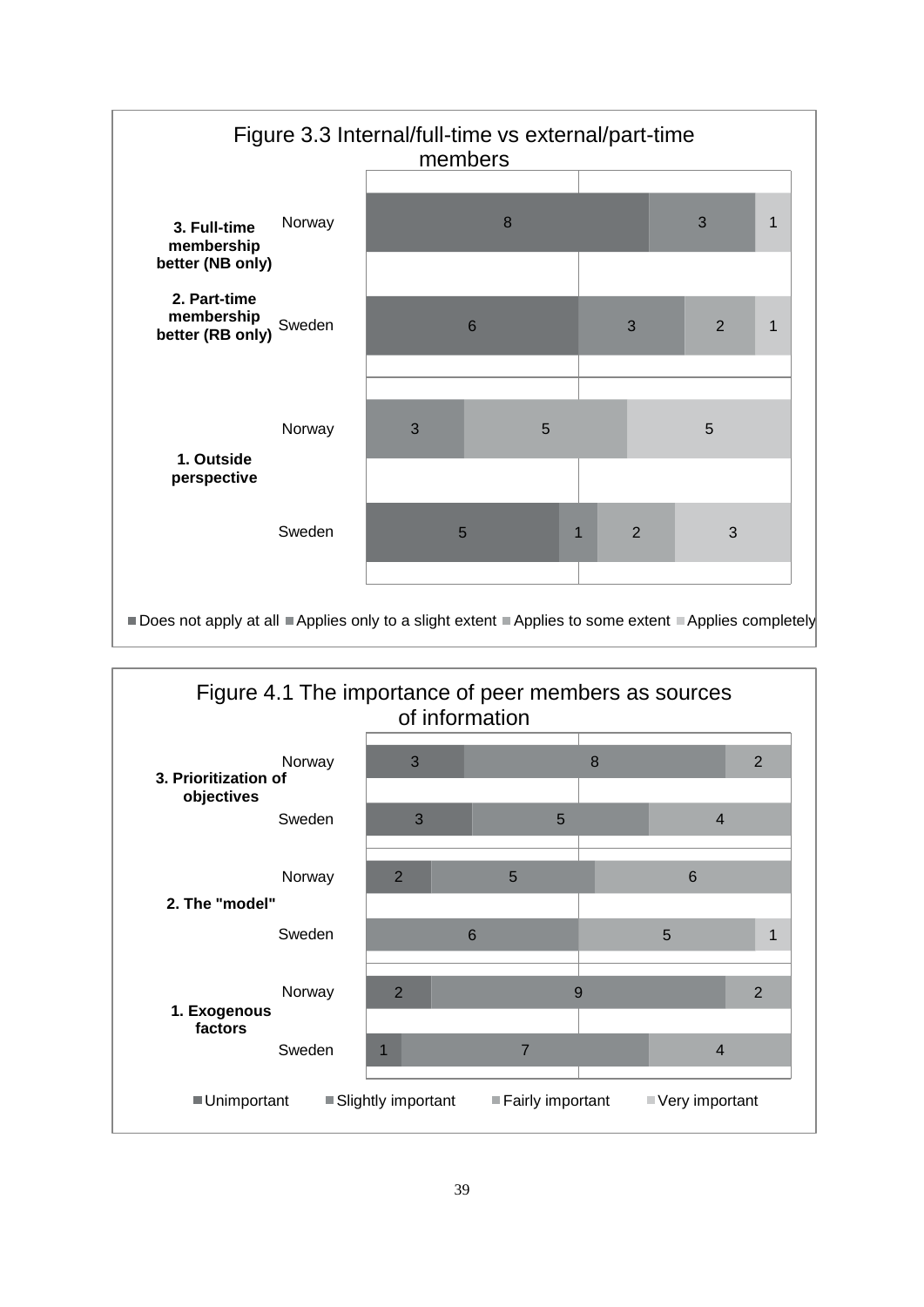# **Figures**



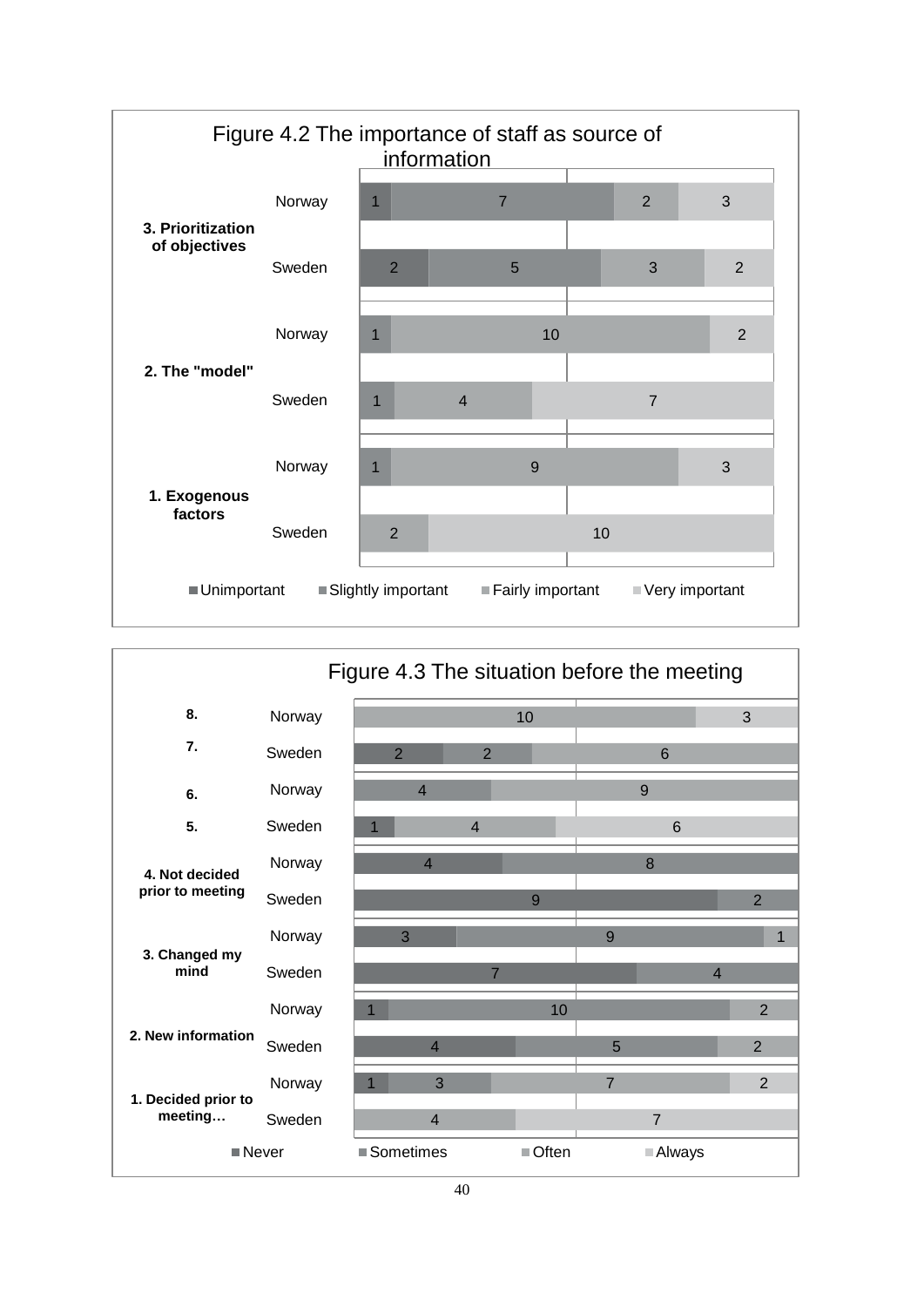

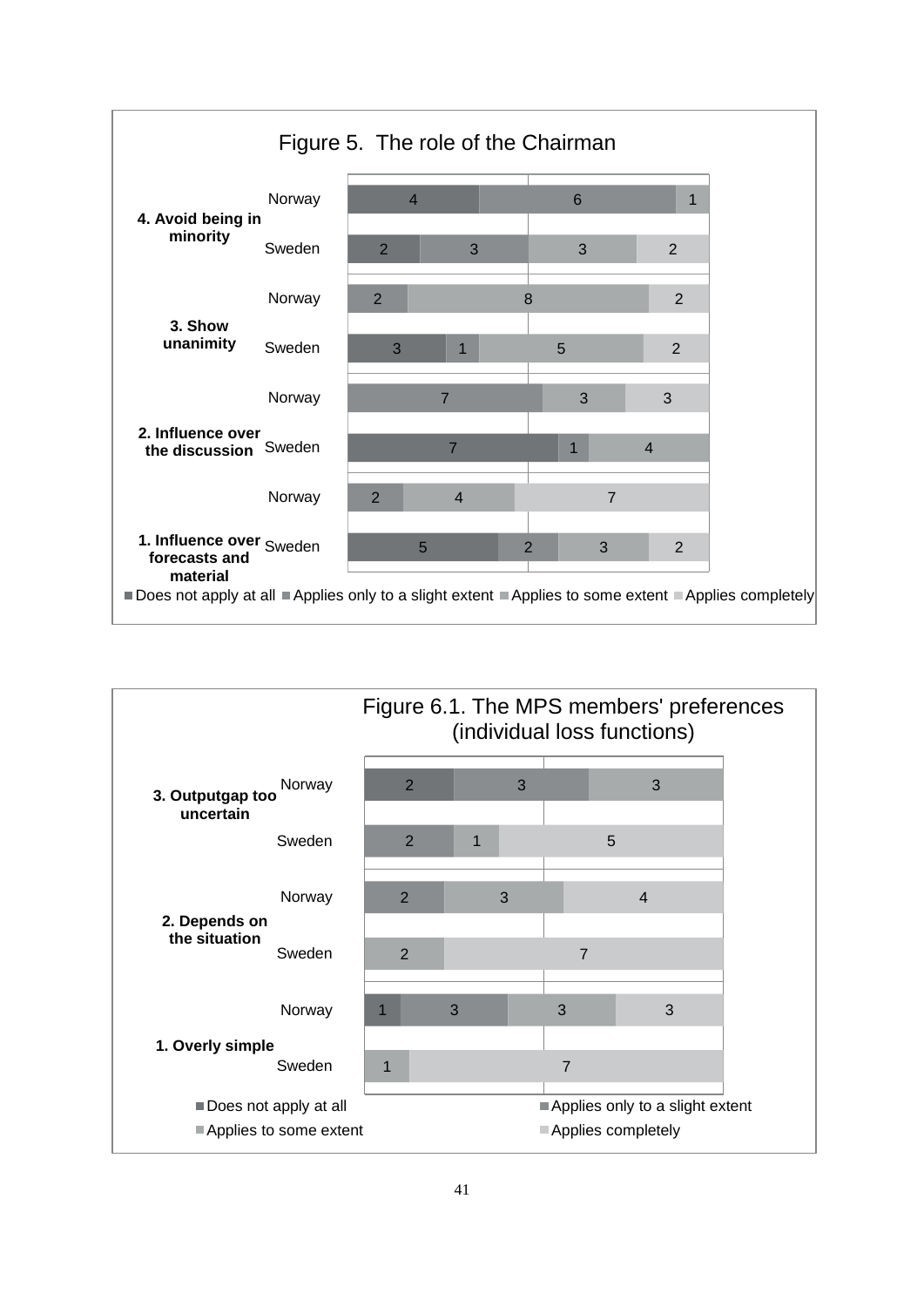

| Figure 4.3 The situation before the meeting |        |  |                |                |                |        |                |                 |                |                |   |
|---------------------------------------------|--------|--|----------------|----------------|----------------|--------|----------------|-----------------|----------------|----------------|---|
| 8.                                          | Norway |  |                |                |                | 10     |                |                 |                | 3              |   |
| 7.                                          | Sweden |  | $\overline{2}$ |                | $\overline{2}$ |        |                | 6               |                |                |   |
| 6.                                          | Norway |  | $\overline{4}$ |                |                |        |                | 9               |                |                |   |
| 5.                                          | Sweden |  |                |                | $\overline{4}$ |        |                | $6\phantom{1}$  |                |                |   |
| 4. Not decided                              | Norway |  |                | $\overline{4}$ |                |        |                | 8               |                |                |   |
| prior to meeting                            | Sweden |  |                |                |                | 9      |                |                 |                | $\overline{2}$ |   |
|                                             | Norway |  | 3              |                |                |        | 9              |                 |                |                | 1 |
| 3. Changed my<br>mind                       | Sweden |  |                |                | $\overline{7}$ |        |                |                 | $\overline{4}$ |                |   |
| 2. New information                          | Norway |  |                |                |                | 10     |                |                 |                | $\overline{2}$ |   |
|                                             | Sweden |  |                | $\overline{4}$ |                |        | 5              |                 |                | $\overline{2}$ |   |
|                                             | Norway |  |                | 3              |                |        | $\overline{7}$ |                 |                | $\overline{2}$ |   |
| 1. Decided prior to<br>meeting              | Sweden |  |                | $\overline{4}$ |                |        |                | $\overline{7}$  |                |                |   |
| Never                                       |        |  | ■ Sometimes    |                |                | ■Often |                | <b>■ Always</b> |                |                |   |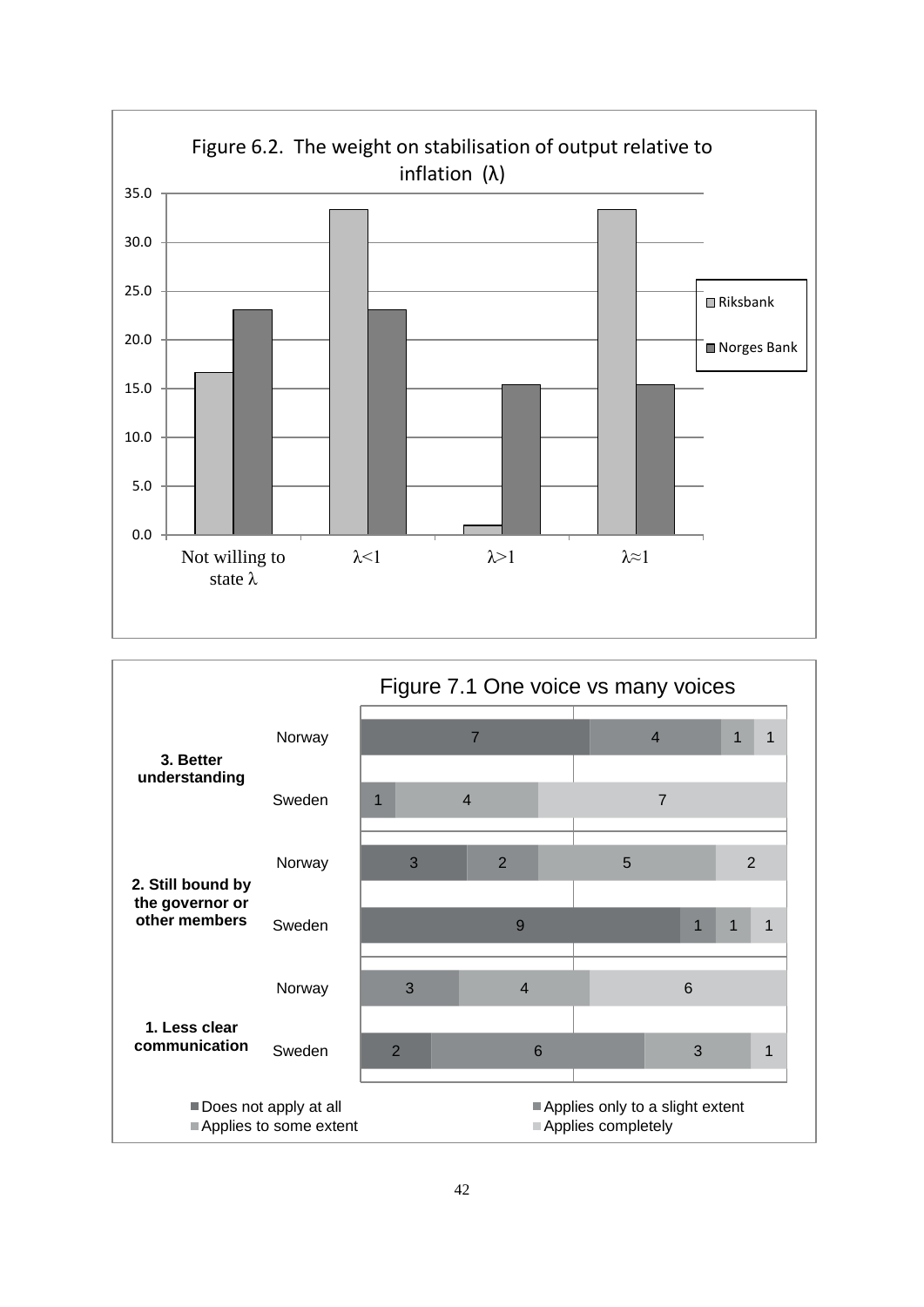

|                                |        | Figure 6.1. The MPS members' preferences<br>(individual loss functions) |   |   |                    |                                 |                |  |
|--------------------------------|--------|-------------------------------------------------------------------------|---|---|--------------------|---------------------------------|----------------|--|
| 3. Outputgap too<br>uncertain  | Norway |                                                                         | 2 |   | 3                  |                                 | 3              |  |
|                                | Sweden | $\overline{2}$                                                          |   | 1 |                    | 5                               |                |  |
| 2. Depends on<br>the situation | Norway | 2                                                                       |   | 3 |                    |                                 | $\overline{4}$ |  |
|                                | Sweden | $\overline{2}$                                                          |   |   |                    | $\overline{7}$                  |                |  |
|                                | Norway | 1                                                                       |   | 3 |                    | 3                               | 3              |  |
| 1. Overly simple               | Sweden | 1                                                                       |   |   |                    | $\overline{7}$                  |                |  |
| Does not apply at all          |        |                                                                         |   |   |                    | Applies only to a slight extent |                |  |
| Applies to some extent         |        |                                                                         |   |   | Applies completely |                                 |                |  |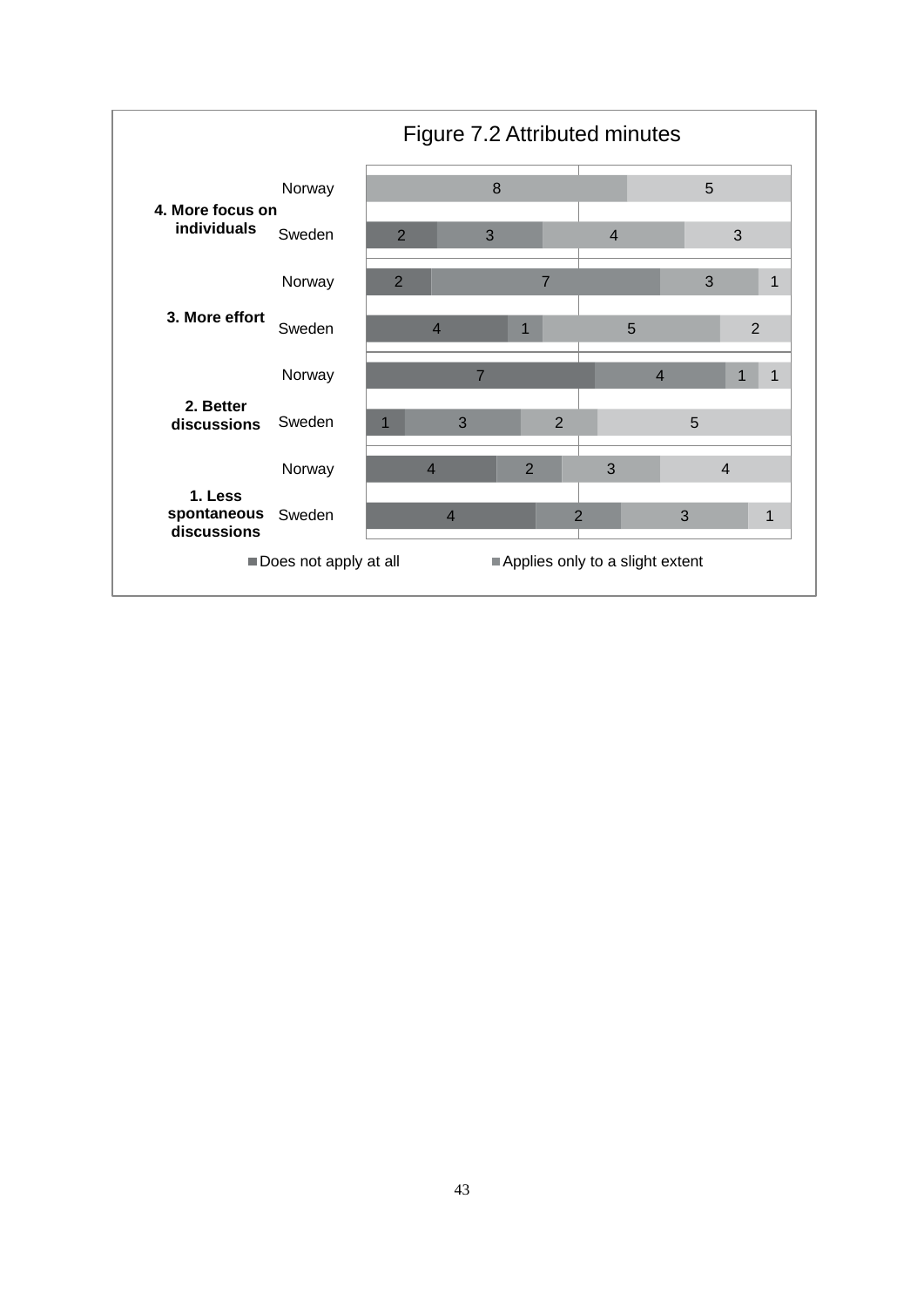